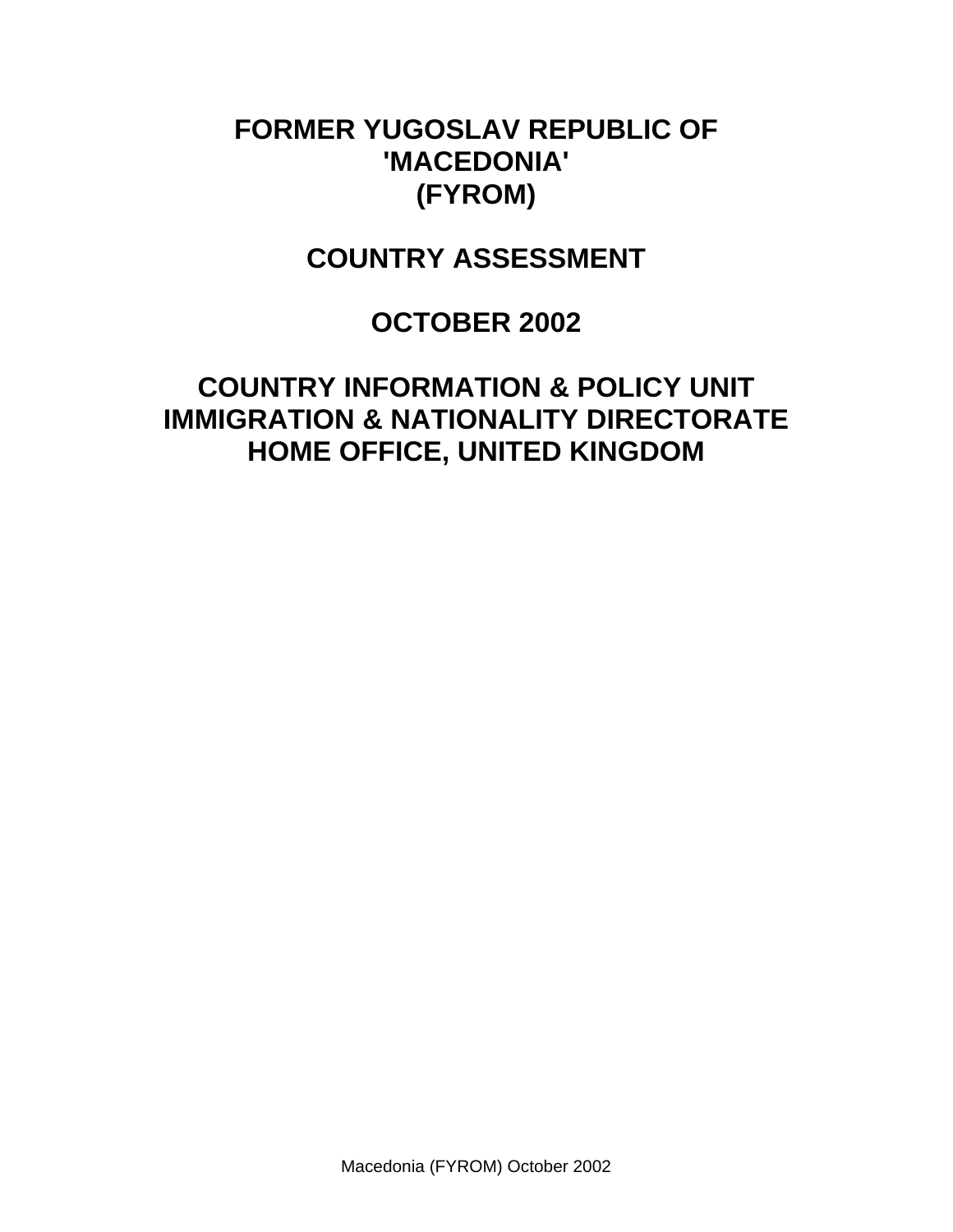<span id="page-1-0"></span>

| <b>CONTENTS</b>                                                                                                                                                                                                                                                                                                                                         |                                                                                                                                                                     |  |
|---------------------------------------------------------------------------------------------------------------------------------------------------------------------------------------------------------------------------------------------------------------------------------------------------------------------------------------------------------|---------------------------------------------------------------------------------------------------------------------------------------------------------------------|--|
| <b>1 SCOPE OF DOCUMENT</b>                                                                                                                                                                                                                                                                                                                              | $1.1 - 1.4$                                                                                                                                                         |  |
| <b>2 GEOGRAPHY</b>                                                                                                                                                                                                                                                                                                                                      | $2.1 - 2.5$                                                                                                                                                         |  |
| <b>3 ECONOMY</b>                                                                                                                                                                                                                                                                                                                                        | $3.1 - 3.2$                                                                                                                                                         |  |
| <b>4 HISTORY</b>                                                                                                                                                                                                                                                                                                                                        | $4.1 - 4.3$                                                                                                                                                         |  |
| <b>5 STATE STRUCTURES</b><br><b>The Constitution</b><br><b>Political System</b><br><b>Judiciary</b><br><b>Military</b><br><b>Internal Security</b><br><b>Legal Rights/Detention</b><br><b>Prisons</b><br><b>Medical Services</b><br><b>Psychosocial Services</b><br><b>Persons with Disabilities</b><br><b>Education System</b>                         | $5.1 - 5.2$<br>$5.3 - 5.9$<br>$5.10 - 5.15$<br>5.16<br>$5.17 - 5.18$<br>$5.19 - 5.20$<br>$5.21 - 5.22$<br>$5.23 - 5.26$<br>$5.27 - 5.28$<br>5.29<br>$5.30 - 5.32$   |  |
| <b>6 Human Rights</b>                                                                                                                                                                                                                                                                                                                                   |                                                                                                                                                                     |  |
| 6.A Human Rights Issues<br><b>Overview</b><br><b>Freedom of Speech and the Media</b><br><b>Journalists</b><br><b>Freedom of Religion</b><br><b>Religious Groups</b><br><b>Freedom of Assembly and Association</b><br><b>Employment Rights</b><br><b>Trade Unions and the right to strike</b><br><b>People Trafficking</b><br><b>Freedom of Movement</b> | $6.1 - 6.5$<br>$6.6 - 6.10$<br>$6.11 - 6.13$<br>$6.14 - 6.18$<br>$6.19 - 6.20$<br>$6.21 - 6.23$<br>$6.24 - 6.26$<br>$6.27 - 6.29$<br>$6.30 - 6.33$<br>$6.34 - 6.36$ |  |
| 6.B Human Rights - Specific Groups<br><b>Ethnic Groups</b><br><b>Albanians</b><br><u>Turks</u><br>Roma<br><u>Serbs</u><br><b>Muslim Macedonians</b><br><b>Other Minorities</b><br><b>Women</b><br><u>Children</u><br><b>Homosexuals</b><br><b>Political Activists</b><br><b>Human Rights Activists</b>                                                  | $6.37 - 6.38$<br>$6.39 - 6.42$<br>6.43<br>$6.44 - 6.46$<br>6.47<br>6.48<br>6.49<br>$6.50 - 6.52$<br>$6.53 - 6.55$<br>$6.56 - 6.57$<br>6.58<br>6.59                  |  |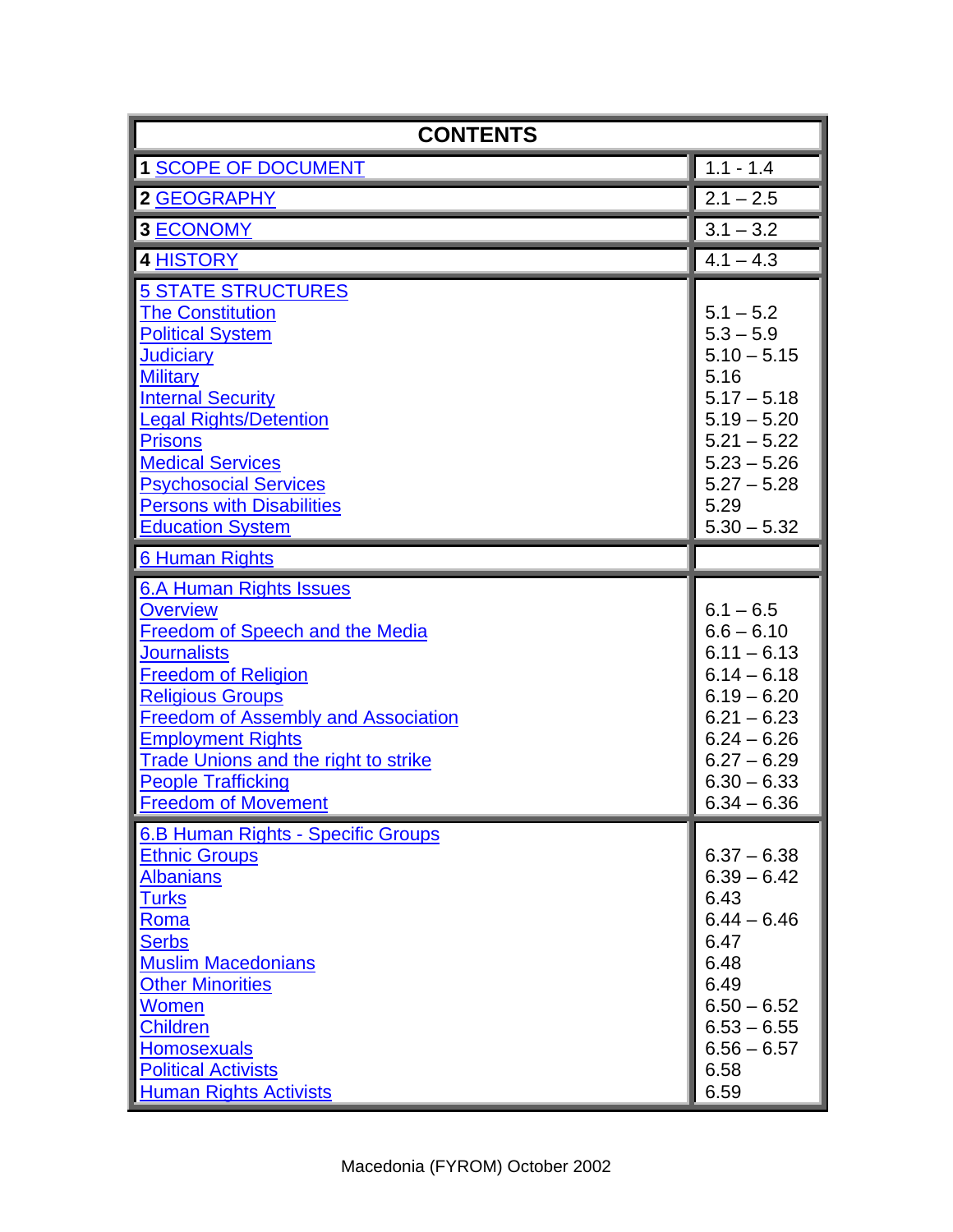| 6.C Human Rights - Other Issues<br><b>Internally Displaced Persons</b>                                                                           | $6.60 - 6.61$                             |
|--------------------------------------------------------------------------------------------------------------------------------------------------|-------------------------------------------|
| <b>Annexes</b><br><b>Chronology of major events</b><br><b>Political Organisations</b><br><b>Prominent People</b><br>Reference to Source Material | ∥Annex A<br>Annex B<br>Annex C<br>Annex D |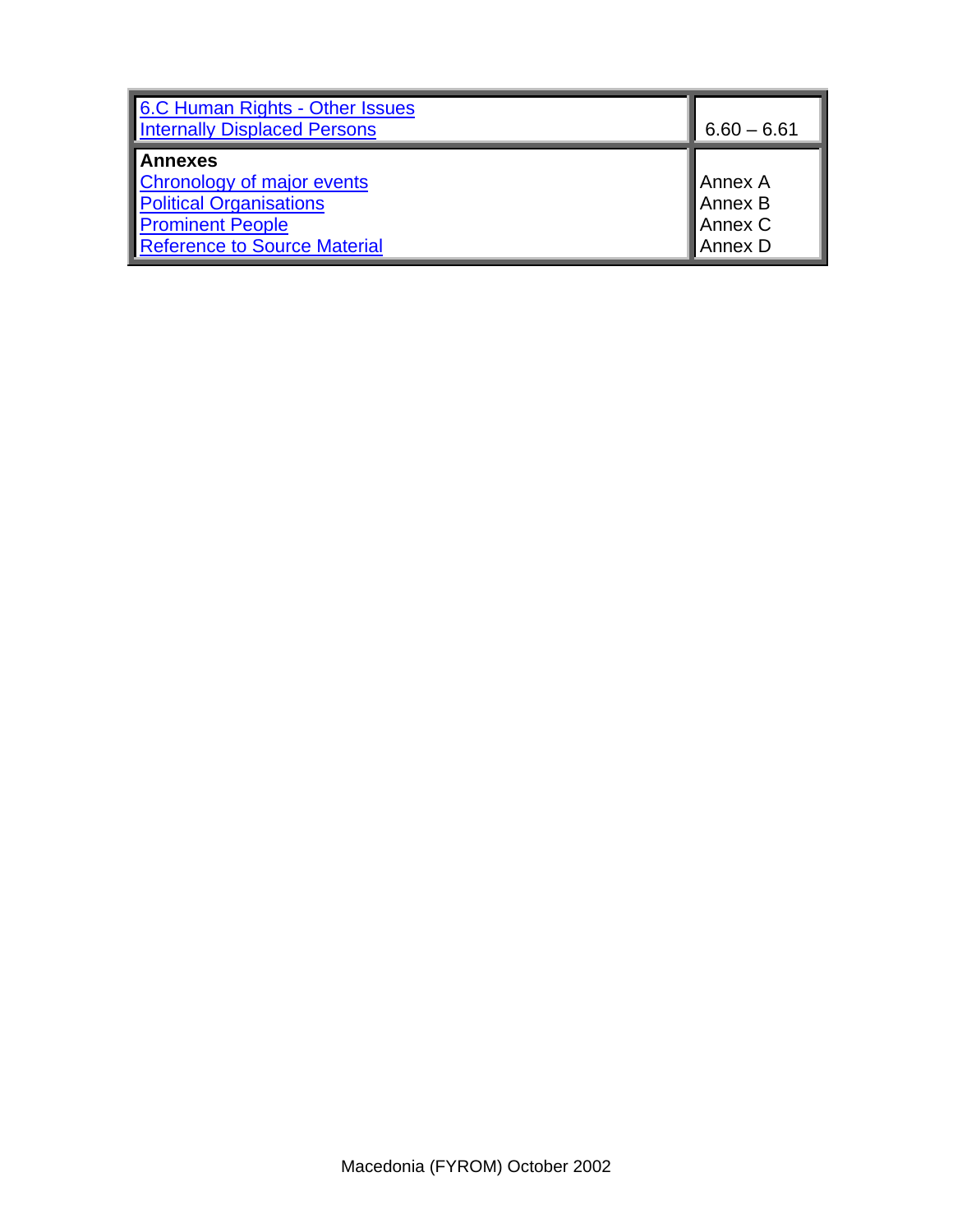# <span id="page-3-0"></span>**1. Scope of Document**

**1.1** This assessment has been produced by the Country Information and Policy Unit, Immigration and Nationality Directorate, Home Office, from information obtained from a wide variety of recognised sources. The document does not contain any Home Office opinion or policy.

**1.2** The assessment has been prepared for background purposes for those involved in the asylum / human rights determination process. The information it contains is not exhaustive. It concentrates on the issues most commonly raised in asylum / human rights claims made in the United Kingdom.

**1.3** The assessment is sourced throughout. It is intended to be used by caseworkers as a signpost to the source material, which has been made available to them. The vast majority of the source material is readily available in the public domain.

**1.4** It is intended to revise the assessment on a six-monthly basis while the country remains within the top 35 asylum-seeker producing countries in the United Kingdom.

**[Contents](#page-1-0)**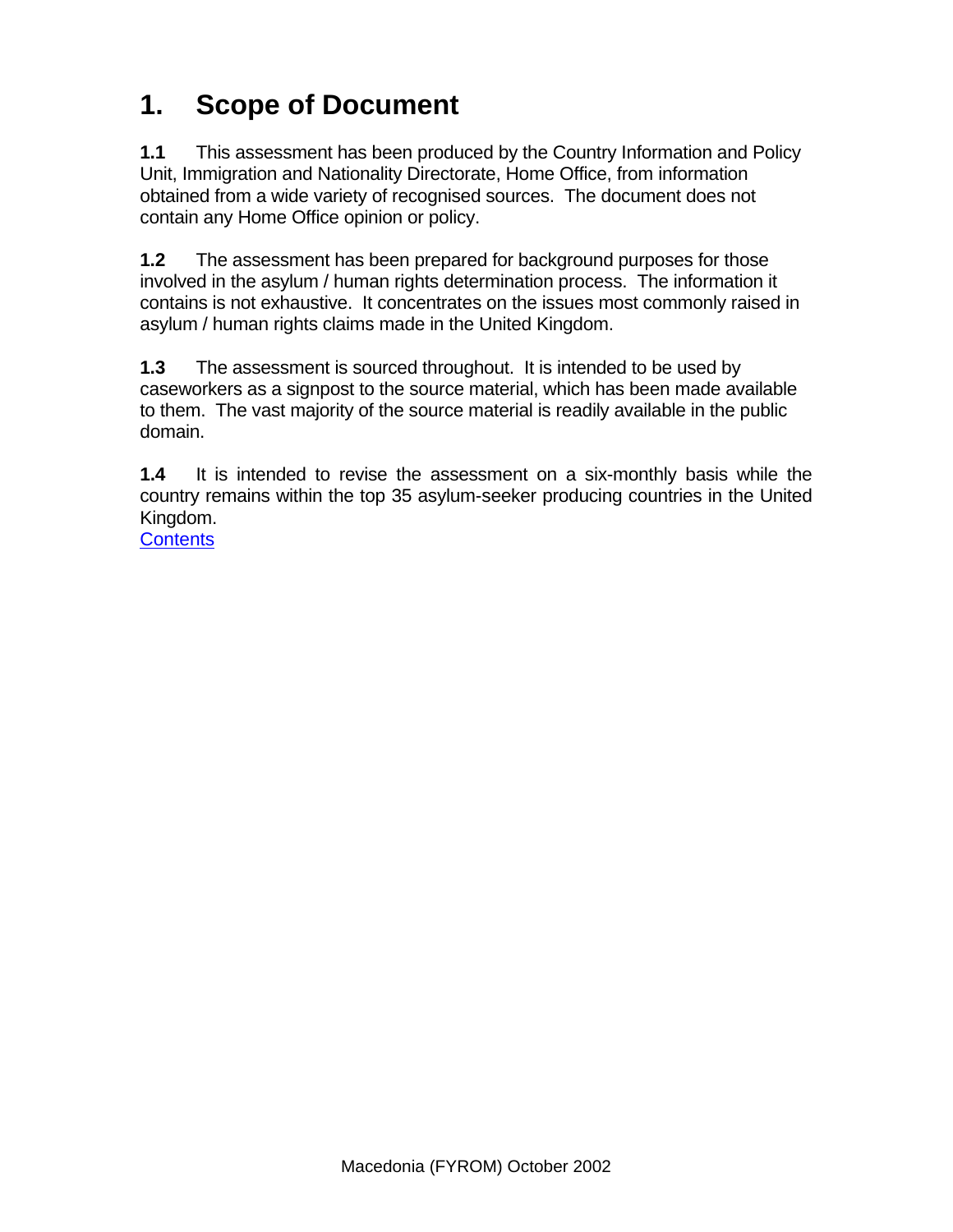# <span id="page-4-0"></span>**2. Geography**

**2.1** The former Yugoslav Republic of Macedonia (FYRoM, or according to its Constitution, the Republic of Macedonia) lies in South-Eastern Europe, on the Balkan Peninsula. Macedonia is a land-locked state having a northern border with Yugoslavia (the Serbian province of Kosovo and Metohija to the north-west and Serbia proper to the north-east). To the west lies Albania, to the south, Greece and to the east, Bulgaria. **[1]** 

**2.2** The historical region of Macedonia is divided between the country that uses its name, and Greece and Bulgaria. The Republic of Macedonia, which is sometimes known as Vardar Macedonia (Pirin Macedonia is that part of the territory in Bulgaria and Aegean Macedonia in Greece). **[1]** The country is mountainous and is bisected by the Vardar (Axios) river, which flows from northwest to southeast across the centre of the country and into Greece. **[1]** 

**2.3** The capital is Skopje, populated mainly by Serbs and is located on the Vardar in the central north of the country. Other principal towns are Bitola in the south-west, Prilep in the centre, Kumanovo in the north and Tetovo, which is west of Skopje and the centre of Albanian settlement. **[1]**

**2.4** According to the census of 1994, ethnic Macedonians accounted for 66.6% of the national population and ethnic Albanians for 22.7%. The Macedonians are a southern Slav people, closely related to Bulgarians. However, the separate existence of a Macedonian ethnic group was acknowledged neither by Bulgaria or Greece. Most Albanians were concentrated in the west of the country, particularly the northwest, where they tended to live in distinct communities, mostly in the countryside. **[1]** The other ethnic groups consist of, Turks, 4.0%, Roma, 2.3%, Serbs, 2.1%, Slav Muslims 0.8%. There are also approximately 8,601 Vlahs or Vlaches. **[1]** 

**2.5** The official language is Macedonian, but provision was made for the use of minority languages (notably Albanian) at the local level. **[1]** Most of the population was nominally Christian and of the Eastern Orthodox faith. The Macedonians were adherents of the Macedonian Orthodox Church, which was independent, but was not recognised by the other Orthodox. Most of the Albanians were Muslim, although there were some Roman Catholics in Skopje (immigrants from the Prizren area of Kosovo) and some Orthodox near Ohrid. Most of the remaining minority groups were also Muslim. **[1]** 

For more detailed information please see Europa at source **[1]** at Annex D. **[Contents](#page-1-0)** 

# **3. Economy**

**3.1** Although mountainous, Macedonia has fertile agricultural land, much of it suitable for growing subtropical crops like tobacco. **[1]** However, the country is not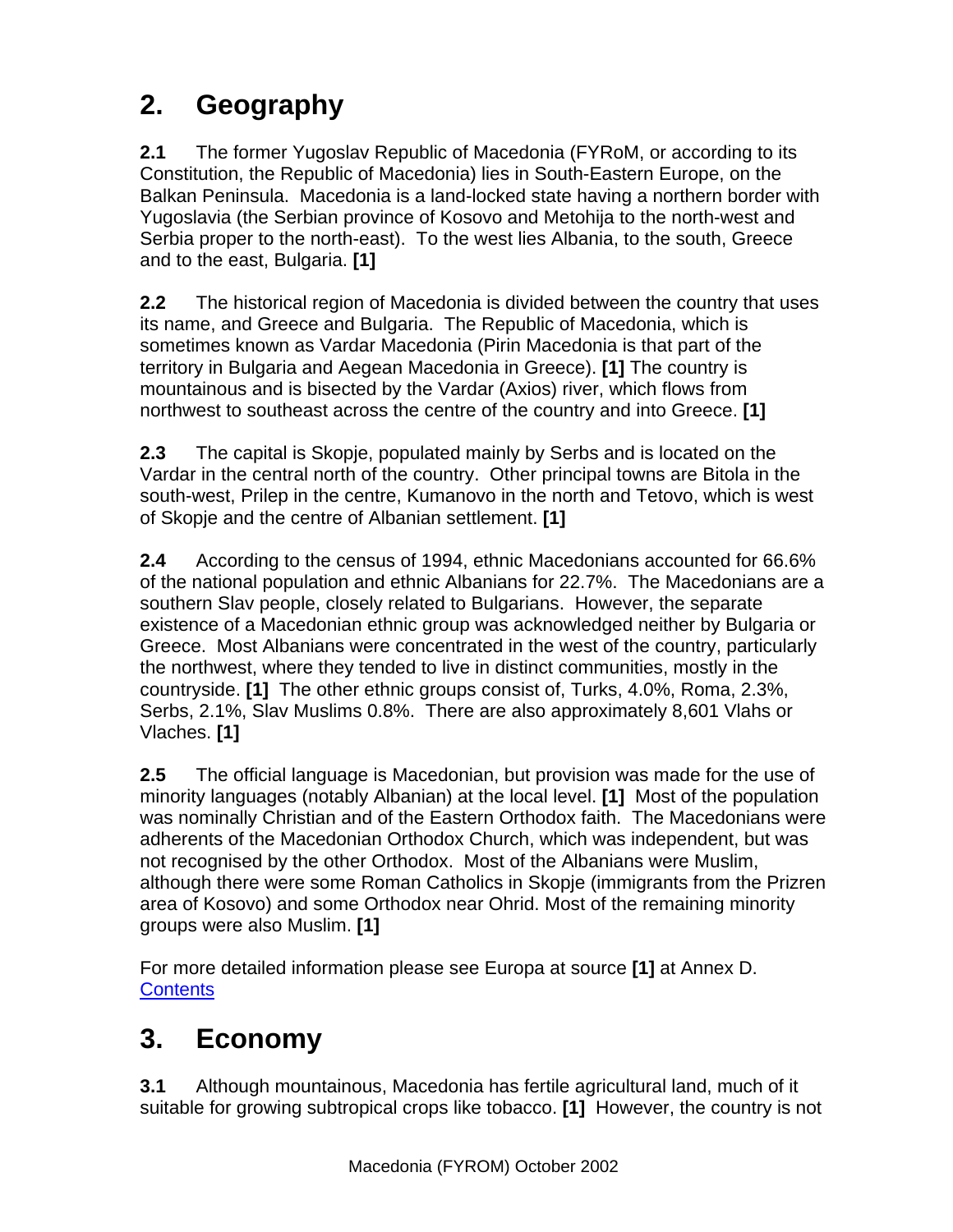<span id="page-5-0"></span>rich in industrial raw materials, with the exception of some ferrous metals. Macedonia is dependent on foreign trade, both for markets for its specialised agricultural crops and for supplies for its industry. **[1]**

**3.2** Due to the insurgency in 2001, the Government redirected economic development funds to support new security measures. **[2]** According to the National Bureau of Statistics, at the end of November 2001, unemployment was at 39.1%. There is a large unofficial economy. Inflation was fairly stable and averaged 5.5% during the year. **[2] [Contents](#page-1-0)** 

# **4. History**

**4.1** Macedonia became independent in 1991, it became the only Yugoslav republic to secede without violence following the break up of Yugoslavia.

**4.2** In February 2001, ethnic Albanian extremists, begun a violent insurgency near the Kosovo border in northern Macedonia. **[2]** A group of ethnic Albanians calling themselves the 'National Liberation Army' (NLA or UCK in Albanian), purporting to fight for greater civil rights for ethnic Albanians in Macedonia, seized territory and attacked government forces. **[2]** There were disagreement as to the causes of the conflict, with NLA leaders claiming that they were fighting to end systematic discrimination against ethnic Albanians by the Macedonian authorities, while the government claimed that the NLA's goal was control over Macedonian territory. **[2] [3]** Government officials insisted that Kosovar Albanian radicalism lay behind the conflict, not legitimate grievances of Macedonia's own ethnic Albanians. **[3]** The insurgency was centred around Tetovo and spread to some northern and western areas along the borders.

**4.3** In June 2001, the insurgents occupied Aracinovo, a village five miles from the capital, Skopje. After a government offensive failed to remove them, and at the Government's request, the North Atlantic Treaty Organisation (NATO) negotiated the insurgents withdrawal and escorted them out of the Aracinovo area. **[2]** On July 5 2001, with international facilitation, the Government and the insurgents negotiated a cease-fire, and on August 13 2001, the ruling ethnic Macedonian and ethnic Albanian party leaders signed the Framework Agreement and its annexes. **[2] [4]** This laid down the groundwork for the preservation of a peaceful, unitary, multiethnic state with improved civil rights for minority groups. The Agreement called for the implementation of constitutional and legislative changes. **[4]** On September 26 2001, under the terms of the demilitarisation agreement, NLA combatants completed a voluntary hand-over of weapons to NATO troops and announced their disbandment. **[2]** The Framework Agreement was ratified by Parliament in a series of three sets of votes; in the final vote on November 16 2001, Parliament amended the country's Constitution, as required by the peace agreement, to better protect citizens civil rights. **[2] [4] [5] [Contents](#page-1-0)**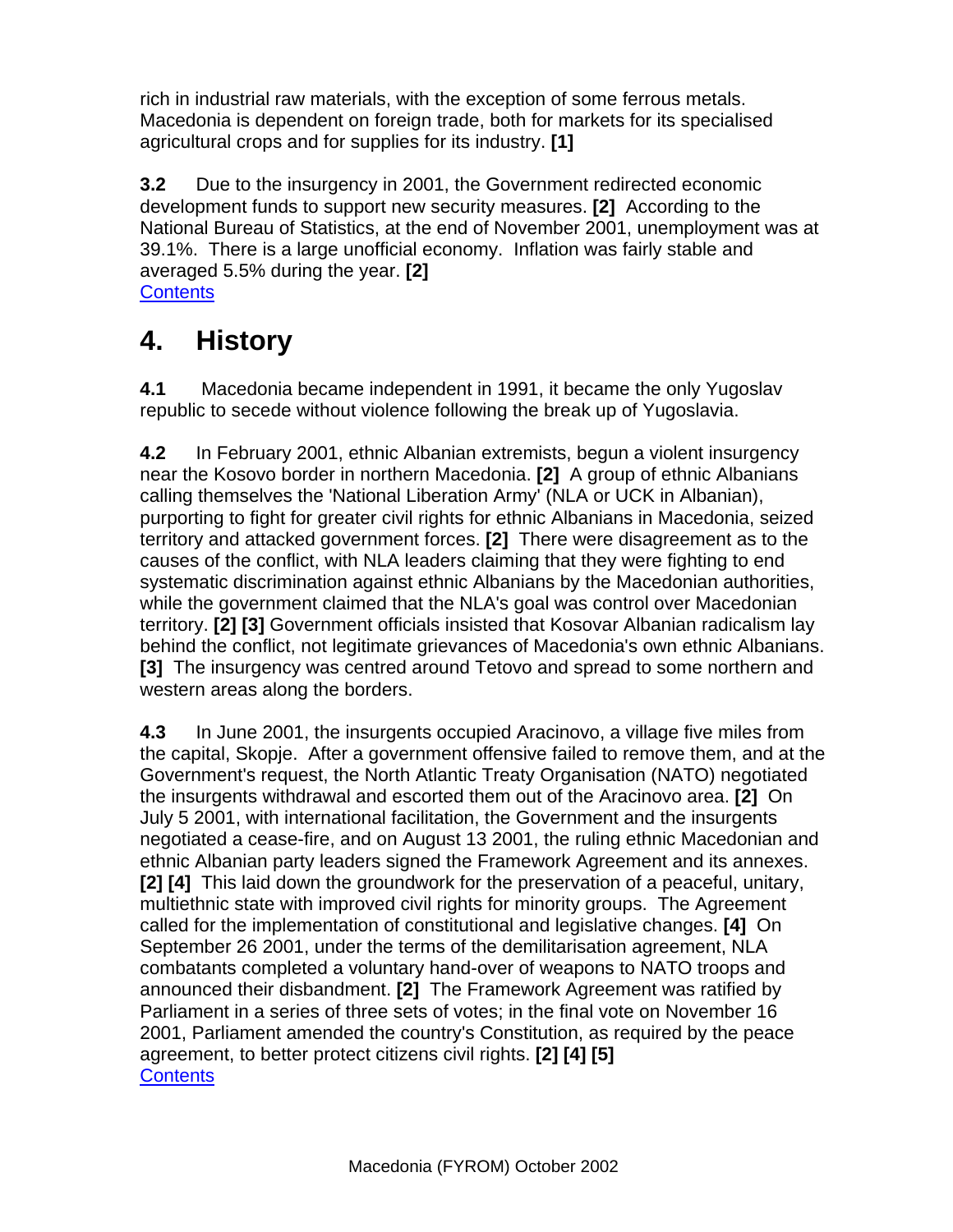# <span id="page-6-0"></span>**5. State Structures**

#### **The Constitution**

**5.1** In September 1991, Macedonia was established as a national state of the Macedonian people, in which full equality as citizens and permanent co-existence with the Macedonian people is provided for Albanians, Turks, Vlachs, Romanics and other nationalities living in the Republic of Macedonia, and intent on:

- The establishment of the Republic of Macedonia as a sovereign and independent state, as well as a civil and democratic one;
- The establishment and consolidation of the rule of law as a fundamental system of government;
- The guaranteeing of human rights, citizens' freedoms and ethnic equality;
- The provision of peace and a common home for the Macedonian people with the nationalities living in the Republic of Macedonia; and on
- The provision of social justice, economic well being and prosperity in the life of the individual and the community.

**5.2** Full details of the constitution can be found at source **[5]**, the 'Framework agreement', can be found at source **[4]**.

Please note, the Constitution is still going through changes and amendments, the Framework agreement covers the most recent of these.

#### **Political System**

**5.3** The Republic of Macedonia is a sovereign, independent, democratic state, where sovereignty derives from democratically elected citizens, referendums and other forms of expression. **[1]**

**5.4** Legislative power resides with the Sobranje (assembly), which consists of between 120 and 140 deputies elected for four years. The Sobranje adopts and amends the Constitution, enacts laws and gives interpretations thereof, adopts the budget of the Republic, decides on war and peace, chooses the Government, elects judges and releases them from duty. **[1]** The Sobranje may decide, by a majority vote, to call a referendum if the majority of voters taking part in the vote has voted in favour of it and if more than one-half of the electorate has participated in the vote. **[1]** The Sobranje previously formed a Council for Inter-Nationality Relations, consisting of the President of the Republic and two representatives from each of the ethnic Macedonian, Albanian, Turkish and Roma communities and two representatives of other nationalities living in the state. **[1]**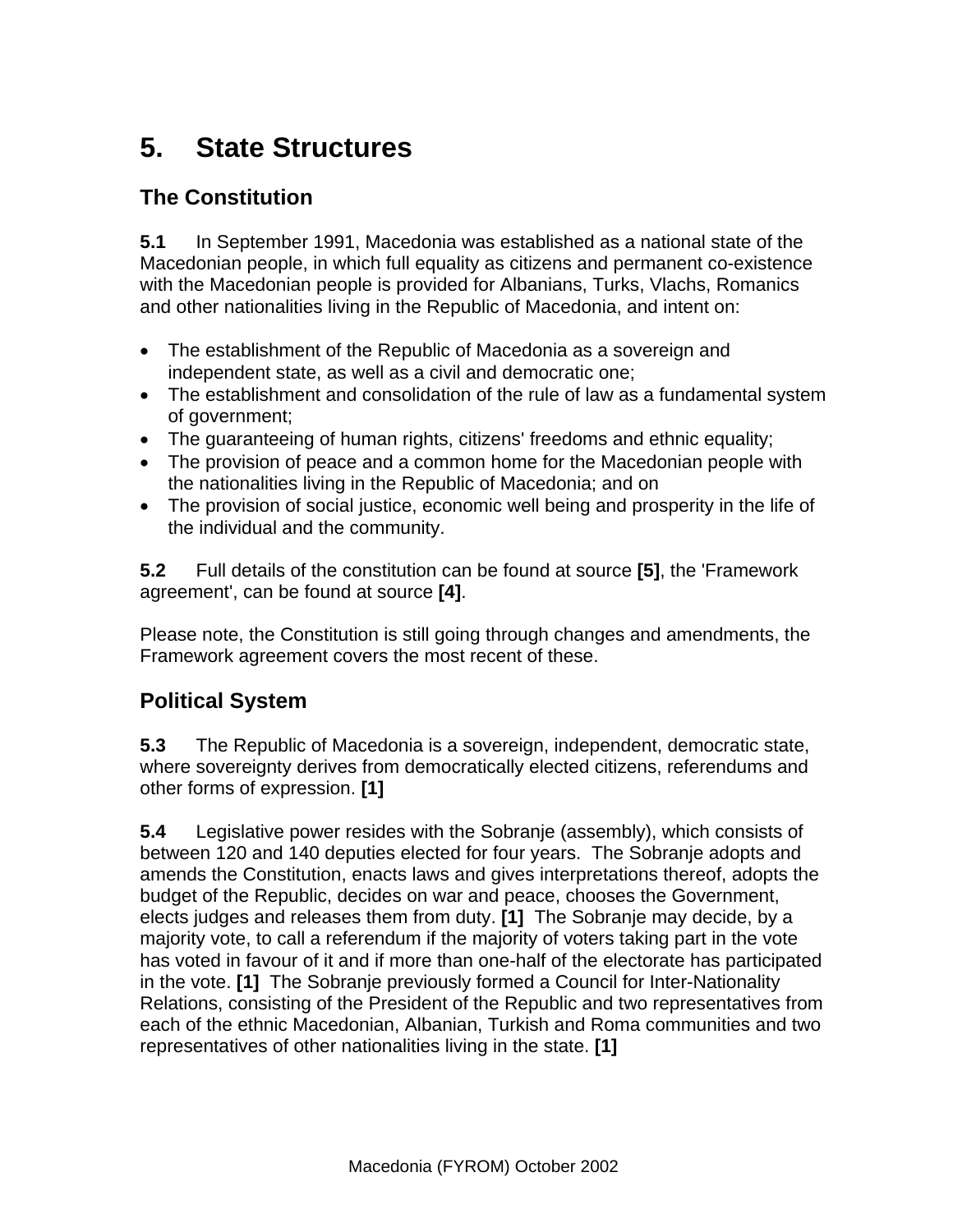<span id="page-7-0"></span>**5.5** The President (Boris Trajkovski) of the Republic represents the country and is responsible for ensuring respect for the Constitution and laws. **[1]** He is commander of the Armed forces and appoints the Prime Minister, appoints and recalls ambassadors, proposes members for the Judicial Council, appoints three members of the Security Council of the Republic (of which he is president) and proposes members for the Council of Inter-Nationality Relations. **[1]**

**5.6** Executive power in the Republic resides with the Prime Minister and Ministers, who cannot concurrently be deputies in the Sobranje. **[1]** The Ministers are elected by the majority vote of all the deputies in the Sobranje. The Ministers implement laws and the state budget and are responsible for foreign and diplomatic relations. **[1]**

**5.7** Prime Ministerial elections were held on Sunday 15 September 2002, the Social Democrats coalition opposition party 'Together for Macedonia' won 41 per cent, while the Nationalist 'VMRO-DPMNE only managed 24 per cent. The table below gives the main results. **[6] [7]** 

| <b>Parties</b>          | <b>No. of Seats</b> |
|-------------------------|---------------------|
| Social Democratic Union | 60                  |
| <b>VMRO-DPMNE</b>       | 33                  |
| DUI - Albanian          | 16                  |
| DPA - Albanian          |                     |
| <b>PDP</b>              | າ                   |
| <b>NDP</b>              |                     |
| <b>QD</b>               |                     |

A full list of parties can be found in the Annexes under 'Political Organisations. **[8]** 

**5.8** Gunmen opened fire in two towns and raided a polling station during the day on Sunday. Other violent incidents were also reported along with irregularities at some polling stations. **[9]**

**5.9** There were over 700 domestic journalists covering the elections with approximately 146 foreign journalists. There were also 4,858 observers, 3,799 domestic with 1,015 foreign, along with these there were approximately 181 translators. **[10]** A full list of observers can be found at source. **[10]**

#### **Judiciary**

**5.10** Judicial power is vested in the courts and is autonomous and independent. The Supreme Court is the highest court. The election and dismissal of judges is proposed by a Republican Judicial Council, this body is composed of seven members, elected by the Sobranje from among the ranks of prominent lawyers. **[1]**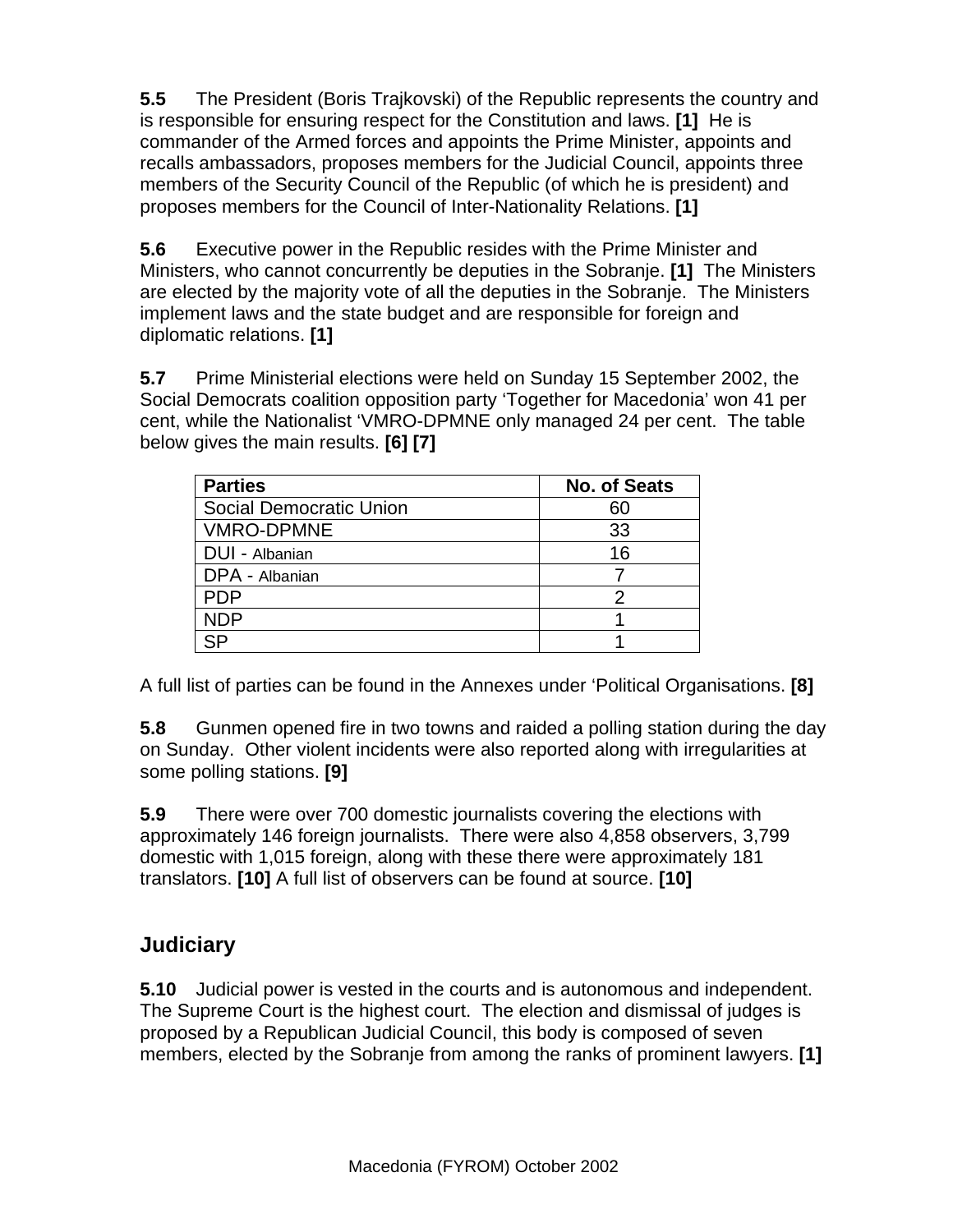<span id="page-8-0"></span>**5.11** The Constitution provides for an independent judiciary and the Government respected this provision in practice, although the court system was still developing and at times was inefficient and slow. **[2]** The judiciary is generally weak and was influenced by political pressure and corruption, however, there were not widespread reports of abuse or systemic corruption. **[2]** The Constitutional Court has a mandate to protect the human rights of citizens but has not taken action in any case in this area. **[2]**

**5.12** The judges are assisted by two community-member consulting jurors, although the judge makes the final decision. **[2]** The Constitution provides for a public attorney to protect the constitutional and legal rights of citizens when violated by bodies of state administration and other agencies with public mandates; the Office of the People's Ombudsman was created and became functional in 1997. **[2]**

**5.13** The Framework Agreement **[4]** states that the judiciary should better reflect the ethnic composition of the population. It also states that one-third of the judges on the Constitutional Court, the Ombudsman and three members of the Judicial Council will be chosen by the Parliament, including a majority of the ethnic minority Members of Parliament. **[2]**

**5.14** The law provides the right to a fair trial, the presumption of innocence until proven guilty by a court, the right to a lawyer in pre-trial, trial proceedings and the right to an appeal, the judiciary generally enforced these rights. **[2]** Court hearings and the rendering of verdicts are open to the public except in some cases, such as those involving minors and those in which personal safety of the defendant is of concern. **[2]** Trials cannot be televised, pursuant to the Criminal Procedure Code **[11]**, although the court in certain cases can authorise the presence of television and film cameras. **[2]**

**5.15** Under the NATO-NLA demilitarisation agreement, President Boris Trajkovski in October 2001, further elaborated on immunity from prosecution and detention for former NLA combatants who disarmed by September 26 2001.

#### **Military**

**5.16** Citizens of Macedonia were expected to serve 9 months military service with no options for conscientious objectors. This was changed on 30 May 2001 by the Macedonian Assembly's Law on Defense, article 120, section 2. It is reported to state "every person, due to religious or moral beliefs do not want to use weapon (sic) during military service in the Macedonian Army, can serve without using weapon or can serve in the health, social, and humanitarian organisations or in the fire brigades. In that case the military service will last for 14 months instead of 9". **[12]** 

## **Internal Security**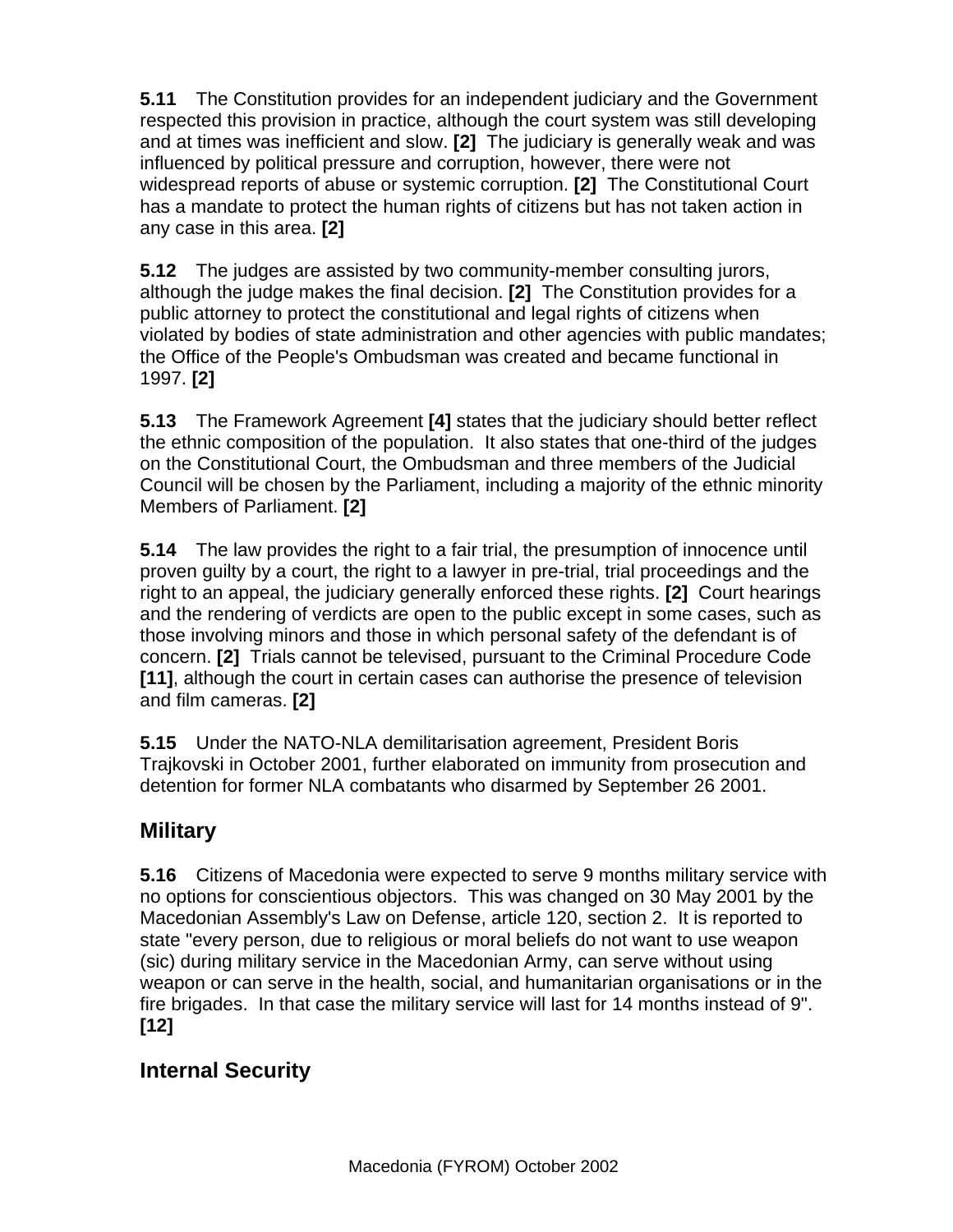<span id="page-9-0"></span>**5.17** The Ministry of Interior oversees the uniformed police, the criminal police, the border police and the police reservists. The state intelligence service is under the control of a civilian minister, a parliamentary commission oversees operations. The Ministry of Defence shares with the border police responsibility for border security. **[2]** 

**5.18** Police conduct during the conflict deteriorated significantly and resulted in human rights abuses. The human rights performance of undisciplined and untrained police reservists, who formed paramilitary groups, was poor. Police committed extra-judicial killings and killed civilians during combat operations, in most cases the Government took insufficient steps to investigate and discipline responsible officers. **[2]** 

## **Legal Rights / Detention**

**5.19** The Constitution states that a person must be arraigned in court within 24 hours of arrest, that the accused is entitled to contact a lawyer at the time of arrest and to have a lawyer present during police and court proceedings. During the conflict, at times, police violated the 24 hour time period within which a suspect must be arraigned and denied detainees immediate access to an attorney. The maximum length for pre-trial detention is 180 days. There were reportedly cases of pre-trial detainees being held for 2 to 3 months before being tried, that the Government denied international community members access to pre-trial detainees without government representatives present. **[2]** 

**5.20** At the time of the conflict, arbitrary arrest and detention was a serious problem. The law requires warrants for arrests, although it was common for a warrant not to be issued until some time after an arrest. During the conflict, police frequently and arbitrarily detained ethnic Albanian males, particularly at checkpoints and roadblocks, this was done mainly in the Tetovo and Skopje area. Many detainees were beaten severely and then released without charges. **[2]** 

#### **Prisons**

**5.21** Prison conditions generally meet international standards, and prisons meet basic needs of food, hygiene and access to medical care. The Ministry of Justice reported two deaths in custody due to natural causes. Men and women are held separately. While juveniles also are supposed to be held separately, limited facilities at times result in older juveniles being confined with adults. Pre-trial detainees are held separately from convicted criminals. **[2]** 

**5.22** The Government permits prison visits to prisoners by independent human rights monitors and the Human Rights Ombudsman. In February the Government signed an agreement allowing the ICRC to visit and register convicted prisoners under procedures that the ICRC reported were acceptable. **[2]** 

#### **Medical Services**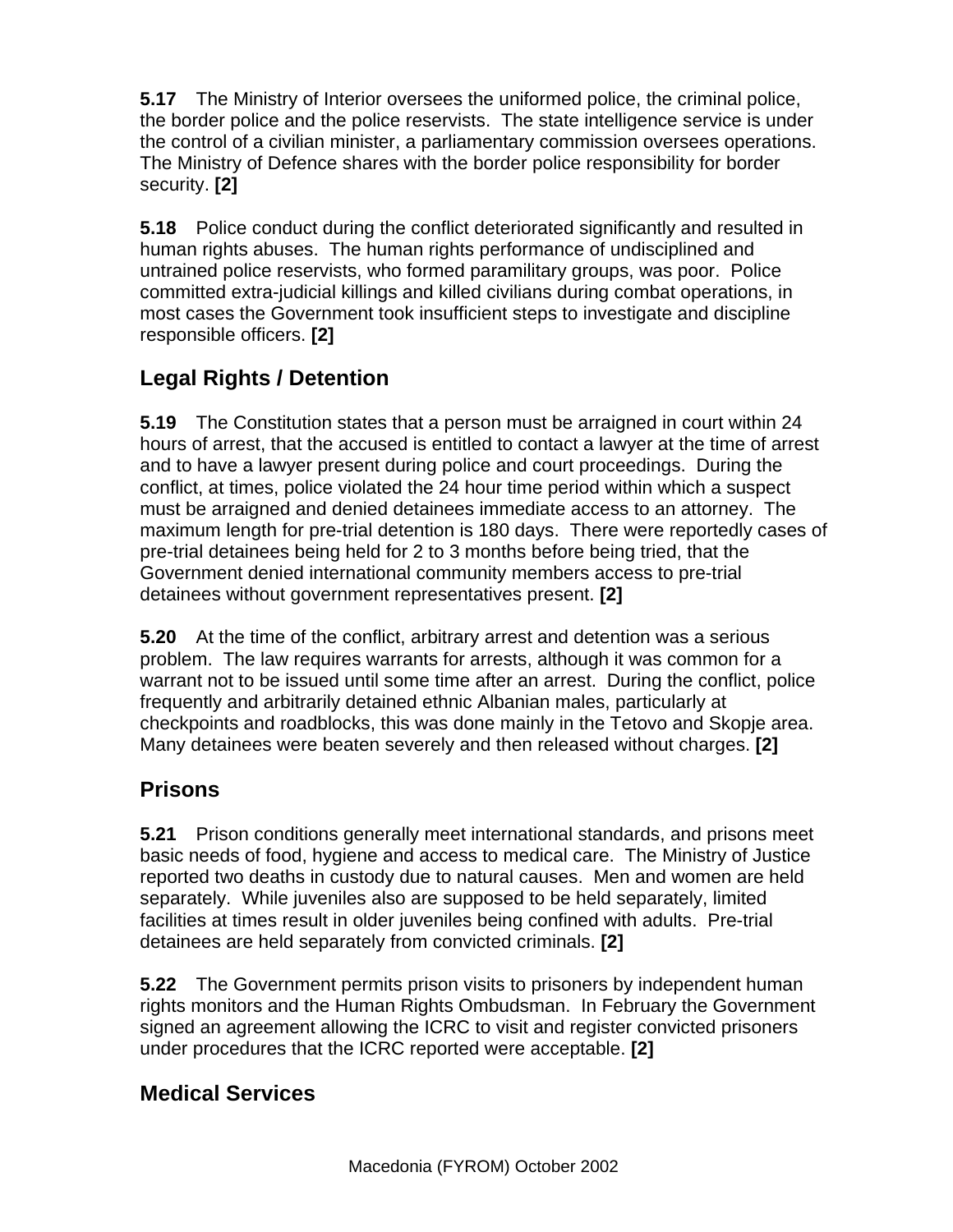<span id="page-10-0"></span>**5.23** During the crisis, the World Health Organisation (WHO), worked closely with the Ministry of Health (MOH) and partner organisations to ensure essential supply of drugs, to improve health service provision in vulnerable communities and to monitor public health concerns. **[13]** In October 2001, WHO together with the MOH conducted a rapid health assessment to identify key issues and prioritise health interventions. Based on the results of the assessment WHO developed a strategy to support access to health care services in under-served areas affected by the conflict while also addressing structural problems to upgrade health care provision. **[13]** 

**5.24** Areas of concern include poor maintenance of health care facilities with an estimated 85 per cent of the clinics in the crisis area in need of repair and maintenance and 32 per cent in need of complete reconstruction. A lack of essential equipment, some of which was looted or damaged during the conflict, further compounds structural problems. **[13]** 

**5.25** In agreement with the MOH, WHO will augment primary health services through expanded use of mobile health teams provided by international NGO's, while the national health system builds capacity to assume full responsibility. Temporary deployment of mobile teams will be closely linked to nation health facilities and will also provide needed coverage while rehabilitation of health facilities in conflict affected areas is undertaken. **[13]** In addition, WHO will work to ensure that health facilities have the necessary basic equipment, drugs and medical consumables to support basic services. At the same time, UNICEF will continue support for immunisations and mother and child health care programmes and will provide basic supplies and medications including paediatric drugs, Oral Rehydration Salts and vaccines. **[13]** 

**5.26** WHO will also support the MOH in reintegrating health services in crisis areas through training and professional skill development. Support for decentralisation of community based services for vulnerable groups including mentally ill and disabled persons as well as rehabilitation programmes for substance abuse and prevention activities for HIV/AID's are also planned. **[13]**

#### **Psychosocial Services**

**5.27** To assess increased levels of vulnerability within the population as a result of the conflict and displacement, UNICEF, together with the Government counterparts and NGO partners, co-ordinated a comprehensive psychosocial assessment involving 32 teams interviewing some 6,000 IDP's and host families during August 2001. **[13]** 

**5.28** To support IDP's in coping with conflict related stress and trauma, existing psychosocial activities were expanded and mobile teams and SOS help lines added during the second half of 2001. Since then, UNICEF and WHO, working in co-operation with the Ministry of Labour and Social Policy, the Ministry of Education and the MOH, are working to make psychosocial support available to all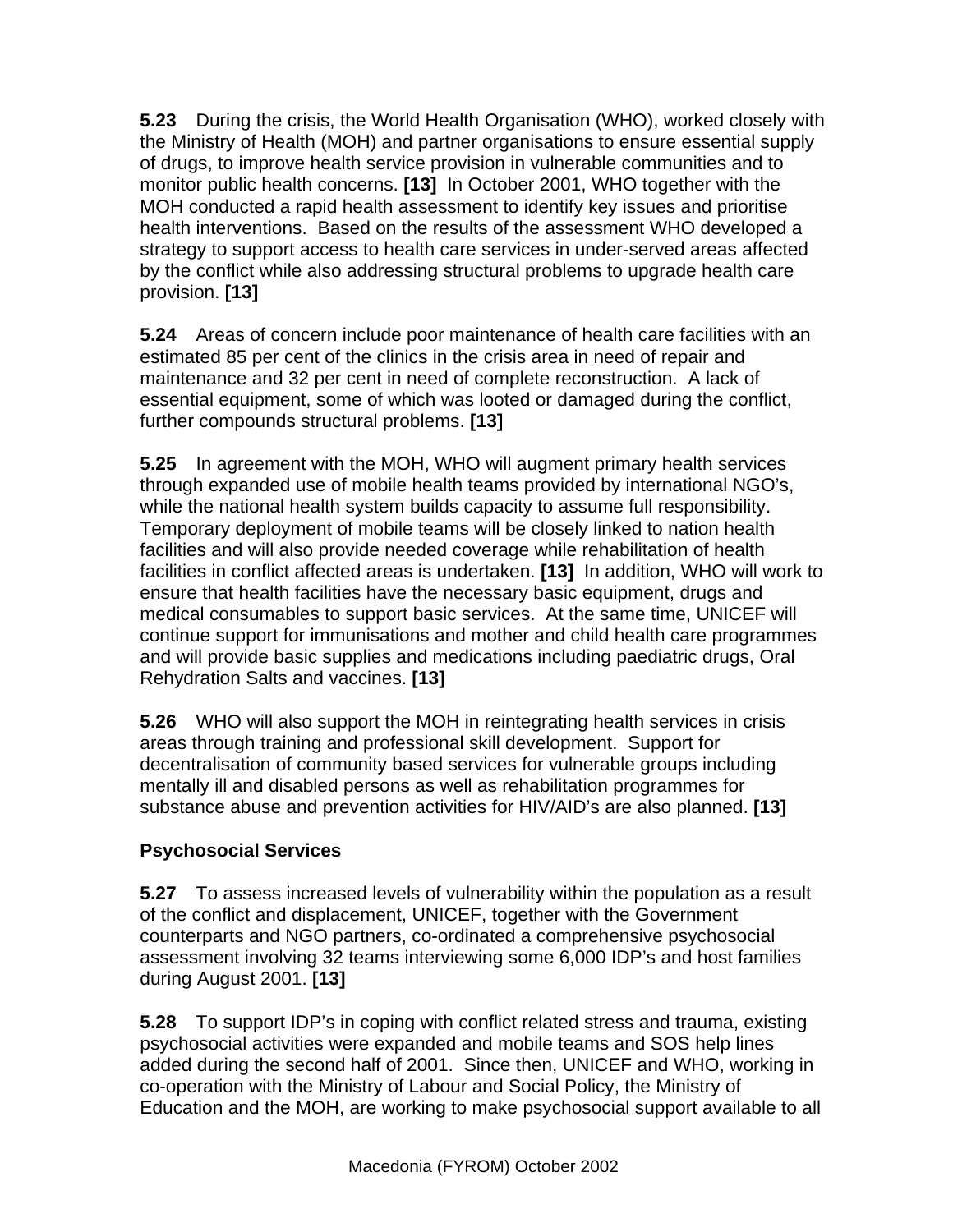<span id="page-11-0"></span>children in FYROM through the development of a multi-sector training of trainers programme. The aim of this programme will be to ensure that every school, clinic and centre for social work has at least two staff members trained in psychosocial assistance techniques. The programme will also include broader skills to assist in the recognition and referral of psychological difficulties, including neglect and abuse. **[13]** 

#### **Persons with Disabilities**

**5.29** The law prohibits discrimination on the basis of disability; however, in practice this provision is not enforced. Social programs to meet the needs of persons with disabilities exist to the extent that government resources allow. **[2]** No laws or regulations mandate accessibility to buildings for disabled persons. There is societal discrimination against persons with disabilities.

## **Education System**

**5.30** The Constitution provides for primary and secondary education in the languages of the ethnic minorities and this provision was reaffirmed in the Framework Agreement. **[4]** Primary education is available in Macedonian, Albanian, Turkish and Serbian. Albanian language education remained a crucial issue for the ethnic Albanian community; it is seen as vital for preserving Albanian culture and heritage. **[2]** Almost all ethnic Albanian children receive eight years of education in Albanian language schools. The number of ethnic minority students who receive secondary education in their native languages continues to increase. **[2]**

**5.31** At the university level, ethnic minorities remained underrepresented, although there has been progress in increasing the number of minority students. There are eased admission requirements for minorities at the universities in Skopje and Bitola for up to 23 percent of entering places. **[2]** Most university education is conducted in the Macedonian language; until 2001 there was Albanian language university education only for students at Skopje University's teacher training facility.

**5.32** In 2000, a Law on Higher Education authorised private institutions of higher learning and, during the year, under OSCE sponsored and internationally financed plan, a new institution, Southeast Europe University was created with classes conducted in Albanian, English and Macedonian. **[2]** Under the Framework Agreement, the Government committed to 'provide for university level education in languages spoken by at least 20percent of the population of Macedonia.**[2]**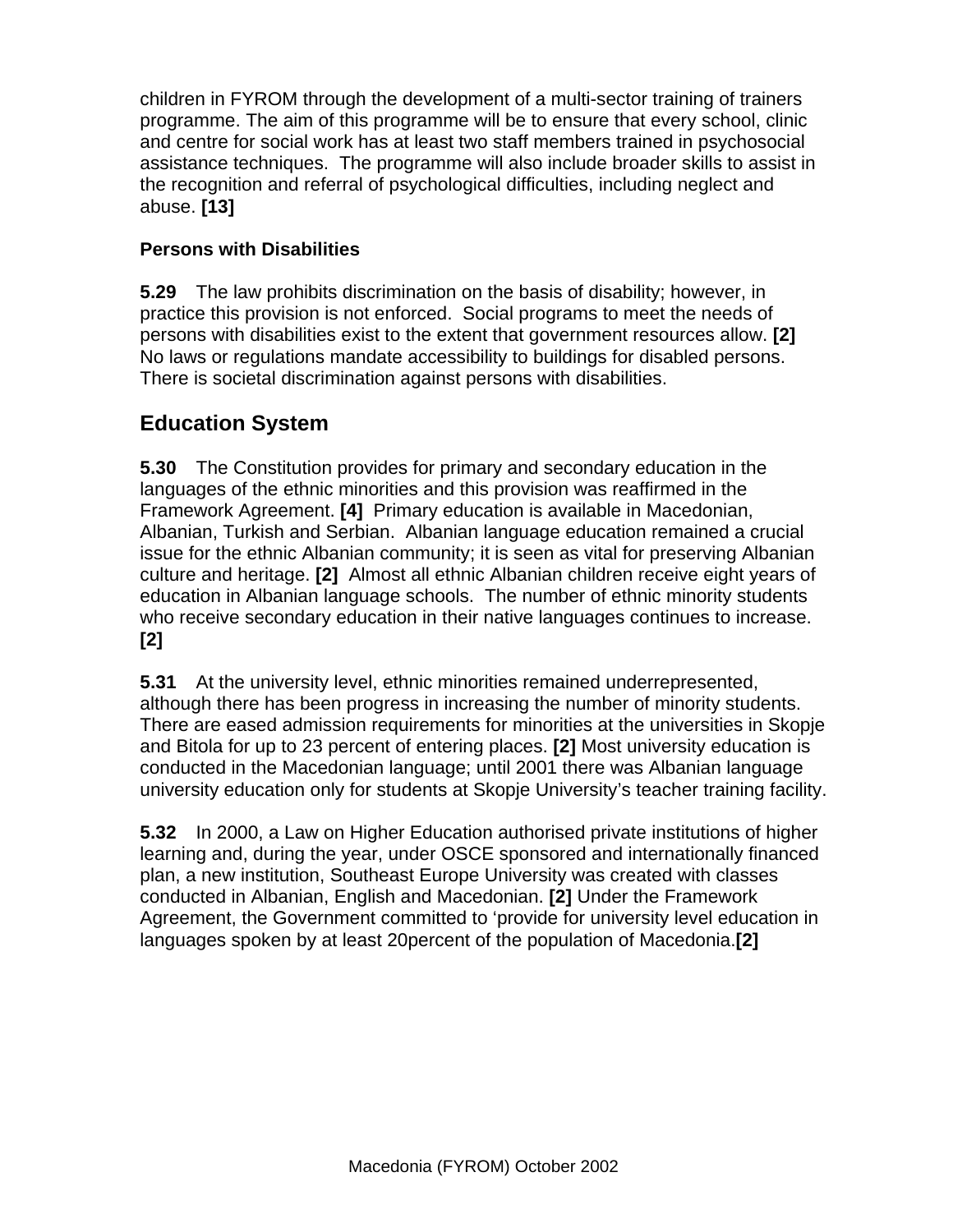# <span id="page-12-0"></span>**Human Rights**

## **6.A Human Rights Issues**

#### **Overview**

**6.1** There was disagreement as to the causes of the conflict, with NLA leaders claiming that they were fighting to end systematic discrimination against Albanians by the Macedonian authorities, while the government claimed that the NLA's real goal was control over Macedonian territory. **[3]** Government officials insisted that Kosovar Albanian radicalism lay behind the conflict, not legitimate grievances of Macedonia's own ethnic Albanians. **[3] [14]** 

**6.2** Support for the insurgency by the country's ethnic Albanians, which was tepid early in the conflict, grew quickly as Macedonian security forces launched increasingly heavy-handed attacks against ethnic Albanian civilians and their villages and towns. **[3] [14]** 

**6.3** Both government forces and NLA committed serious violations of international humanitarian law in the course of the six-month conflict. **[3], [14]** The government police forces had long been a cause of intense resentment and were responsible for a number of grave assaults against civilians and their property.**[3]** 

**6.4** The most serious violations by the government forces were committed during a three-day operation in a village north of Skopje. **[3]** Following a land mine explosion that killed eight government soldiers, the Macedonian police launched a fierce attack on the village of Ljuboten, which was heavily shelled for two days on August 10 and 11, 2001. **[3]** On August 12 2001, several hundred police entered the village and began a house-to-house assault, killing sex ethnic Albanian civilians, burning scores of houses and terrorising the village population. **[3]** Human Rights Watch researchers who visited the village have alleged that the police operation appeared to be motivated by nothing more than revenge, that it was there was no NLA presence in Ljuboten as claimed by the minister of the interior, Ljube Boskovski. **[3]**

**6.5** NLA forces were responsible for indiscriminate killings, abductions, intimidation of ethnic Macedonians and other civilians. **[3]** In June 2001, NLA forces arbitrarily detained and tortured eight elderly ethnic Serb civilians from the village of Matejce, subjecting them to repeated mock executions. On August 7 2001, uniformed members of the NLA kidnapped a group of constructions workers on the Skopje-Tetovo highway, and, holding them for several hours, the NLA fighters severely beat, humiliated and sexually abused them. **[3]**

#### **Freedom of Speech and the Media**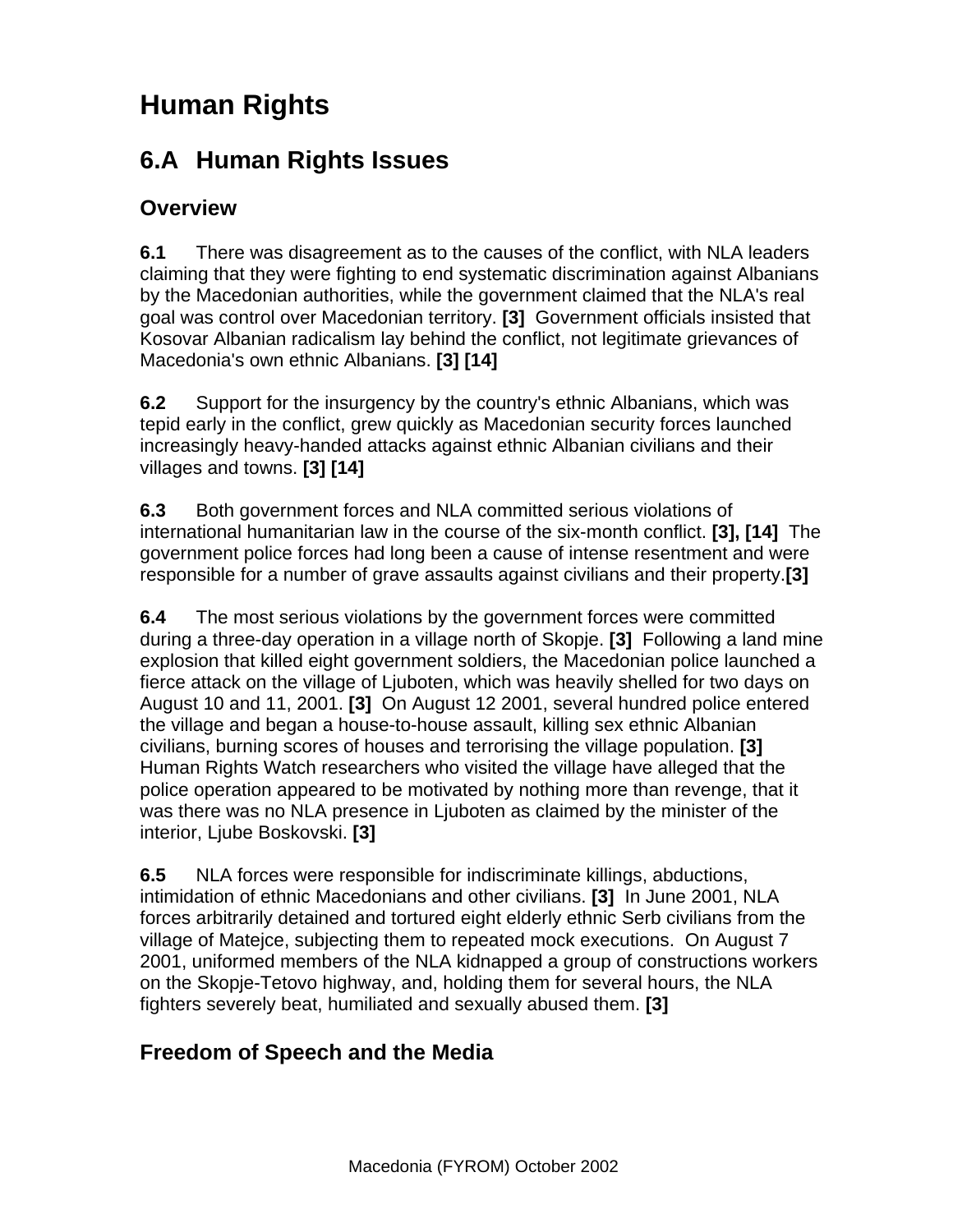<span id="page-13-0"></span>**6.6** The Constitution provides for freedom of speech and of the press; however, there were reports that the Government intimidated media that was critical of the Government. **[2]** There were incidents of law enforcement action against media companies and their financial backers in areas such as tax collection and checks of building permits, areas in which there is widespread non-compliance among private companies. **[2]** 

**6.7** The out break of internal hostilities had a significant and negative impact on all media, particularly on media objectivity. **[2]** A few outlets attempted to present unbiased reporting, but criticism from listeners, viewers, or readers stifled objectivity. After the July cease-fire and the formulation of the Framework Agreement, **[4]** press objectivity improved, with the exception of reporting on ethnic issues that remained biased. **[2]**

**6.8** The Government restricted, both directly and indirectly, the work of the ethnic Albanian media. **[2]** See paragraph 6.11 for further details.

**6.9** Several daily newspapers were published in Skopje, as well as numerous weekly and monthly publications. Most towns and municipalities have local newspapers. Government subsidised newspapers in Albanian and Turkish were published and distributed nationally. **[2]** The process of granting media subsidies is not transparent, leading to charges of political bias in government support of the media. Several privately owned publications have a wide distribution throughout the country. **[2]**

**6.10** Distributors of foreign newspapers and magazines must obtain permits from the Ministry of Interior. There were no known reports of such requests being turned down during 2001. Foreign newspapers, including those from neighbouring countries, were available throughout the country. **[2]**

#### **Journalists**

**6.11** Police denied ethnic Albanian journalists access to conflict areas. **[2]** Ethnic Albanian journalists were denied access to report on conflicts in the ethnic Albanian majority village of Aracinovo and were not granted access until months after their ethnic Macedonian colleagues had been granted access. **[2]** High level authorities at times invited only ethnic Macedonian journalists to press events that they organised and seldom granted invitations to ethnic Albanian journalists to join state delegations on visits abroad. **[2]**

**6.12** After the crisis began, many cases were reported in the ethnic Albanian media of ethnic Albanian journalists being detained by the police and being held for "informative talks." **[2]** In June 2001, police reportedly arrested an ethnic Albanian journalist and held him in detention for two hours and allegedly threatened him verbally. **[2]**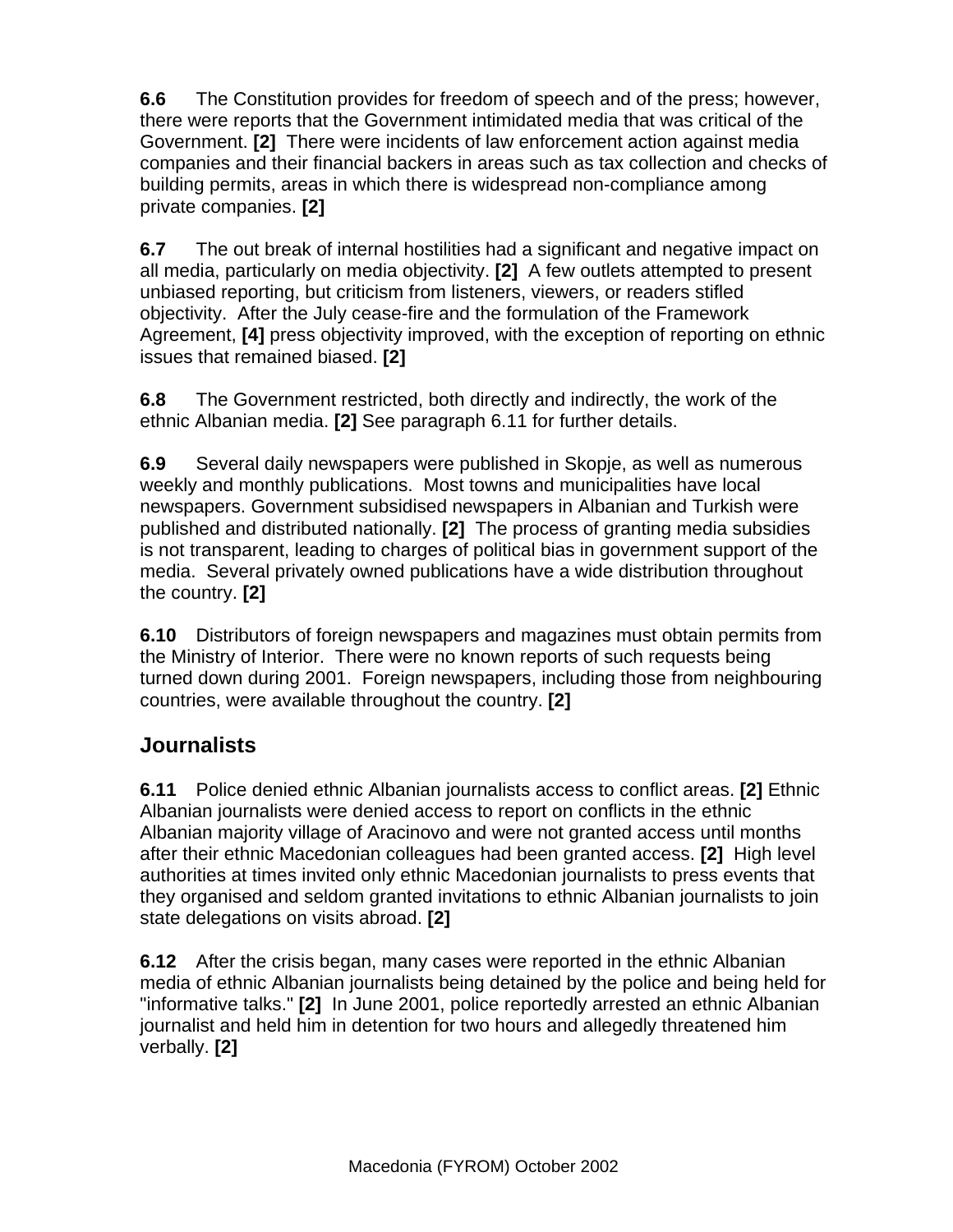<span id="page-14-0"></span>**6.13** On June 11 2001, police searched the homes of a number of journalists of the Albanian language Skopje newspaper, Fakti. **[2]** The editor-in-chief of Fakti complained to the Ministry of Interior; however, the Ministry did not respond to Fakti's complaints. Fakti also claimed that the Government tapped its office telephones, the editors telephone and phones of other journalists. **[2]** 

## **Freedom of Religion**

**6.14** The Constitution provides for freedom of religion and the government generally respects this right in practice; however, the places limits on religious practice by restricting the establishments of places of worship and restricting where contributions may be made. **[2]** While the Macedonian Orthodox Church is mentioned specifically in the Constitution , it does not have official status. The constitutional article on religion was amended per the Framework Agreement **[4]** to reflect the country's religious diversity. **[2]**

**6.15** The Government requires that religious groups be registered. The 1997 Law on Religious Communities and Religious Groups contained a number of specific requirements for the registration of religious groups that were struck down by the Constitutional Court in 1999. **[2]** Subsequently there was considerable confusion over which procedures still applied, and several foreign religious groups experienced delays in their efforts to register. The Government no longer keeps a count of registered groups and communities. **[2]**

**6.16** The Law on Religious Communities and Religious Groups places some restrictions on the establishment of places of worship. It provides that religious rites and religious activities "shall take place at churches, mosques and other temples, and in gardens that are parts of those facilities, at cemeteries and at other facilities of the religious group." **[2]** Provision is made for holding services in other places, provided that a permit is obtained at least 15 days in advance. No permit of permission is required to perform religious rites in a private home.**[2]**

**6.17** The 1997 Law on Religious Communities and Religious Groups specifically allows for foreign citizens to carry out religious activities, but only at the request of a registered body. Only a citizen may establish a religious group. The law also stipulates that anyone carrying out religious work be registered with the Government's Commission on Religious Communities and Groups. **[2]**

**6.18** The issue of restitution of previously state-owned religious properties has not been resolved fully. Many churches and mosques had extensive grounds or other properties that were expropriated by the Communist regime. **[2]** Virtually all churches and mosques have been returned to the ownership of the appropriate religious community, but that is not he case for many of the other properties. Often the claims are complicated by the fact that the seized properties have changed hands many times or have been developed. **[2]** In view of the country's very limited financial resources, it is unlikely that religious communities can expect to regain much from the expropriated properties.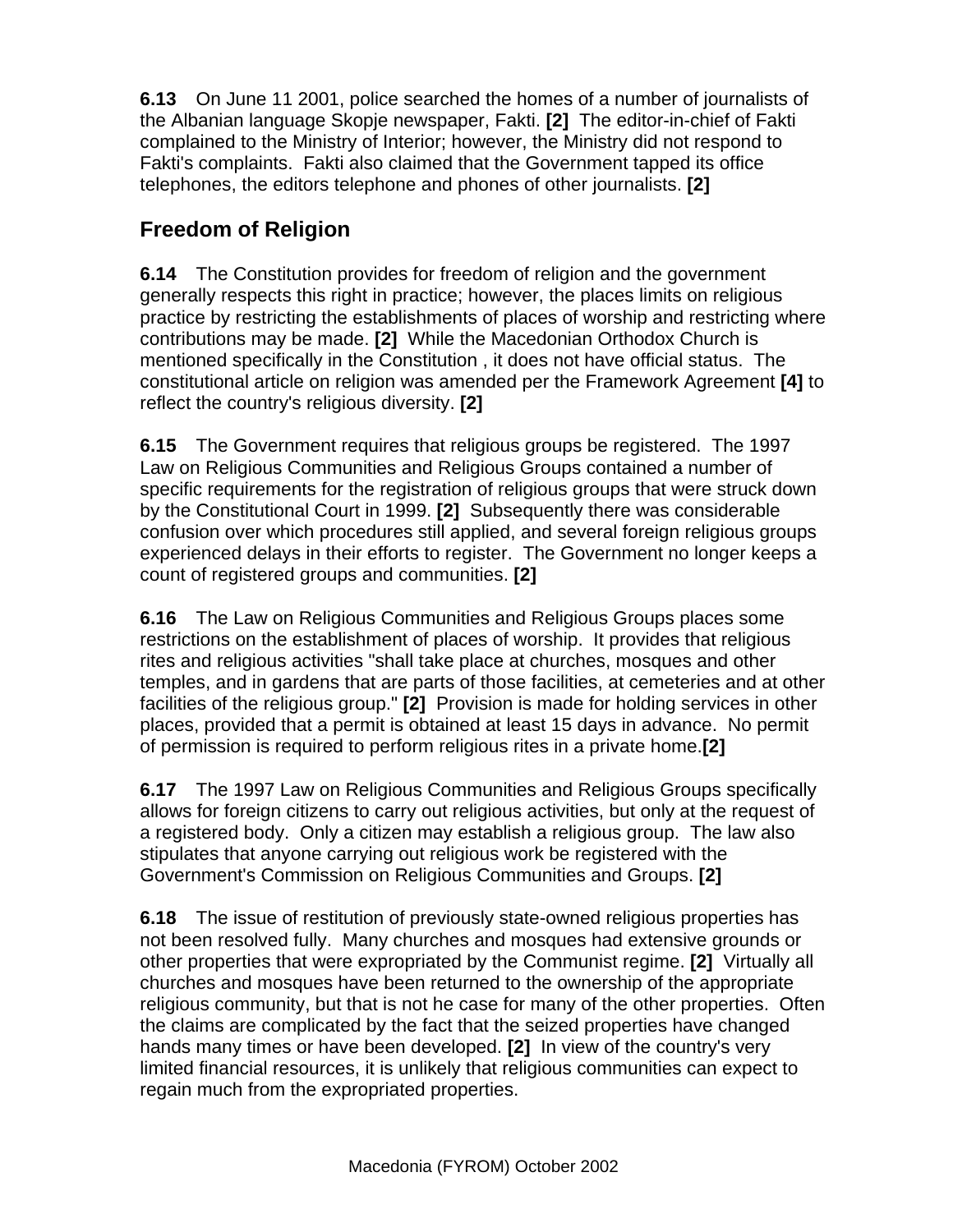#### <span id="page-15-0"></span>**Religious Groups**

**6.19** Most ethnic Macedonians, approximately sixty-six percent, are adherents of the Eastern Orthodox Church and since 1967 there has been an autocephalous Macedonian Orthodox Church. **[1] [15]** However, the Serbian Orthodox Church refuses to recognise it and has persuaded the Ecumenical Patriarch and other Orthodox Churches not to do so either. **[1]** There are some adherents of other Orthodox rites in the country.

**6.20** Those Macedonian (and Bulgarian) Slavs who converted to Islam during the Ottoman ear are known as Pomaks and are included as an ethnic group of Muslims. **[1]** The substantial Albanian population is mostly Muslim, approximately thirty percent, **[1] [15]** (mainly Sunni, but some adherents of a Dervish sect); there are a few Roman Catholic Christians and a small Jewish community, between them approximately four percent. **[1] [15]** 

#### **Freedom of Assembly and Association**

**6.21** The Constitution provides for the freedoms of assembly and association and the Government generally respected these rights in practice. Advance notification of large meetings is optional. **[2]**

**6.22** Political parties and organisations are required to register with a court. A few organisations were denied registration, including the DPA, one of the leading ethnic Albanian parties, which was denied registration under that name because the court assessed that its political platform was contrary to the Constitution. **[2]** The National Democratic Party was denied for the same reason. More than forty political parties are registered, including ethnically based parties of Albanians, Turks, Serbs and Roma. **[2]**

**6.23** Numerous protests, many of them violent, occurred during the year 2001. On June 25 2001, reserve policemen and soldiers, some in uniform and bearing service weapons, joined a demonstration of internally displaced (IDP's), who attacked the Parliament. **[2]** Authorities took no disciplinary action against the reservists. On July 24 2001, hundreds of young men joined ethnic Macedonian IDP's in another violent protest at the parliament building. The angry mob attacked Skopje stores, burned ten OSCE and UN vehicles and attacked three foreign embassies.

## **Employment Rights**

**6.24** The Constitution provides for safe working conditions, temporary disability compensation and leave benefits. Although there are laws and regulations on worker safety, they are not enforced strictly. **[2]** The Ministry of Labour and Social Welfare is responsible for enforcing regulations pertaining to working conditions. Under law, if workers have safety concerns, employers are obliged to address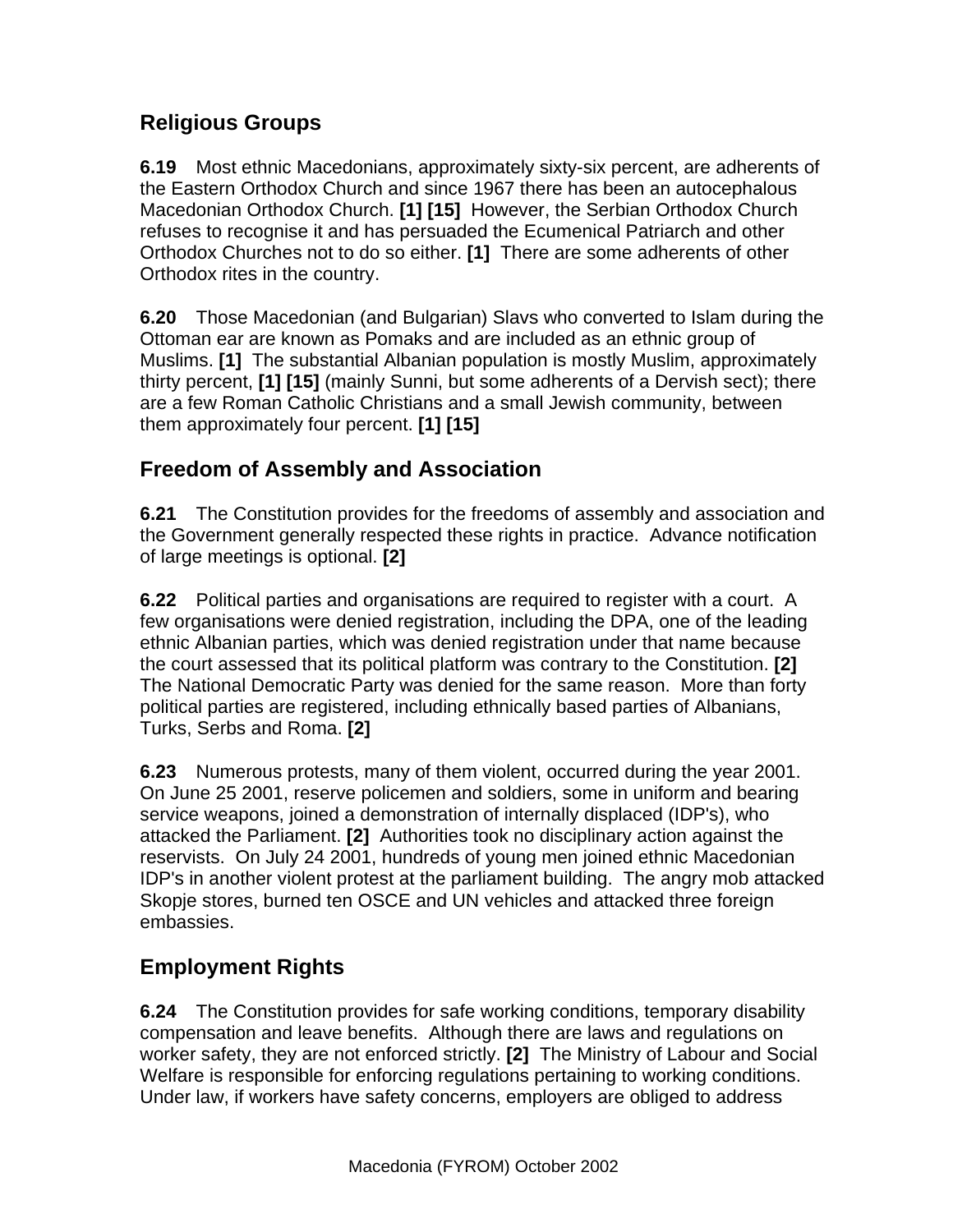<span id="page-16-0"></span>dangerous situations. **[2]** Should an employer fail to do so, employees are entitled to leave the dangerous situation without losing their jobs; however, this right is not respected in practice. **[2]**

**6.25** The country has an official 42 hour working week with a minimum of 24 hour rest period and generous vacation and sick leave benefits. However, high unemployment and the fragile condition of the economy lead many employees to accept work conditions that do not comply with the law. **[2]**

**6.26** The minimum wage is by law two thirds of the average wage; however, an average month's supply of food for a family of four, exceeds average income by about twenty percent, forcing multiple members of many households to work. **[2]** The Government Statistics Office estimated that 22.3 percent of the population lives below the poverty line. **[2]** 

## **Trade Unions and the right to Strike**

**6.27** The Constitution provides for the right to form trade unions; however, this right is not extended to members of the military, police and civil service. Independent trade unions have been allowed to organise since 1992, when an Association of Independent and Autonomous Unions was formed, although there is still a national trade union. **[2]** The Federation of Trade Unions of Macedonia (SSM) is the successor organisation to the former Communist labour confederation; it is the Government's main negotiating partner on labour issues, along with the Chamber of Economy. **[2]** Although its officers tend to oppose strikes, the Federation reportedly is independent of the Government and committed to the interests of the workers it represents. The only other federation of unions is purportedly independent but in practice is closely linked to the ruling VMRO political party. **[2]** Over fifty percent of the legal workforce is unionised, and unions are particularly strong in the garment industry.

**6.28** During 2001, there were up to 150 strikes, which included many protest work stoppages of a few hours or less. The reason for the strikes included demands for overdue pay, worker's objections to government changes in management personnel at some state owned entities, and objections to various decisions related to privatisation. **[2]**

**6.29** Strikes were small and confined to company grounds; however, on May 29 2001, the SSM staged a country-wide protest, with approximately 15,000 protesters who blocked several main roads throughout the country. Most strikes were calm and well organised and took place without serious incident.**[2]** 

#### **People Trafficking**

**6.30** There was no law prohibiting trafficking, although traffickers could be prosecuted under laws prohibiting slavery, kidnapping, illegal entry and alien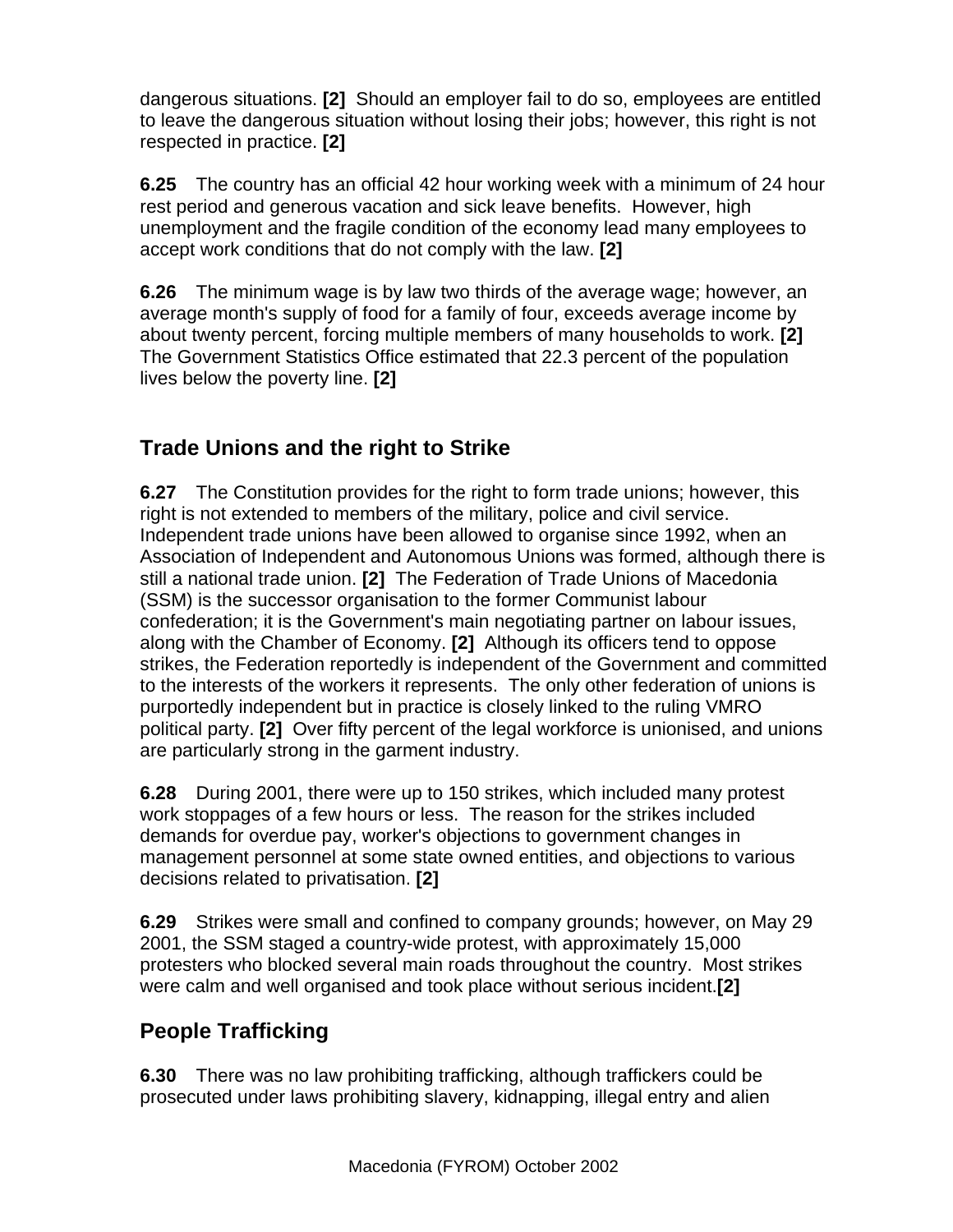<span id="page-17-0"></span>smuggling. **[2]** Trafficking in persons for the purpose of illegal immigration was not prohibited specifically by law but is covered by immigration regulations. Victims were encouraged to provide information about their traffickers for criminal prosecution; however' there was no witness protection legislation to protect victims. Victims could be subject to violence, including rape, assault and intimidation. **[2]**

**6.31** The country is a transit country and a destination country for trafficking persons. Traffickers recruit women form other countries, especially Moldova, Romania, Bulgaria and Ukraine, **[2]** to work as prostitutes in several Macedonian towns. Women are also trafficked through the country on their way to Albania and Kosovo, and then on to Italy and other European countries. **[2]**

**6.32** The Government routinely co-operated with neighbouring governments in trafficking cases. Despite budgetary limitations, the Government has devoted significant resources to anti-trafficking programs, including an inter-ministerial working group devoted to legal reform, the creation of a special police unit dedicated to anti-trafficking efforts and the establishment of a shelter for victims. **[2]** The Interior Ministry's Department on Organised Crime has the lead on antitrafficking efforts and devotes two persons to the issue full time. **[2]**

**6.33** Traditionally victims of trafficking were detained, fined and deported, and police insensitivity was a problem; however, sensitivity training for police was slowly changing attitudes. **[2]** The Government does not provide funding to NGO's to support victims services. Most services are provided by the International Organisation for Migration (IOM) through foreign donors. **[2]** The Government cooperates with IOM to provide shelter and limited medical and psychological assistance to trafficked women on an ad hoc basis. **[2]**

#### **Freedom of Movement**

**6.34** The law provides for the freedom of movement, but during the internal crisis the Government restricted freedom of movement. **[2]** The army and the police set up many checkpoints on roads and in villages in the northern and eastern parts of the country, which restricted freedom of movement for some persons, especially young ethnic Albanian males. **[2]** Police at times harassed and assaulted ethnic Albanian civilians at checkpoints or arbitrarily detained them, police also at times harassed international monitors and journalists at checkpoints. **[2]**

**6.35** At numerous times during and after the conflict, ethnic Macedonian civilians blocked roads, preventing ethnic Albanians from returning to their homes. Ethnic Albanian civilians also constructed roadblocks on several occasions during and after the conflict. **[2]**

**6.36** On several occasions, the NLA detained or kidnapped persons, particularly ethnic Macedonians at illegal roadblocks, mainly in towns around Tetovo. **[2]** In July 2001, the NLA detained up to six armed ethnic Macedonian civilians as they attempted to return to their homes, from which they had been forced by the NLA in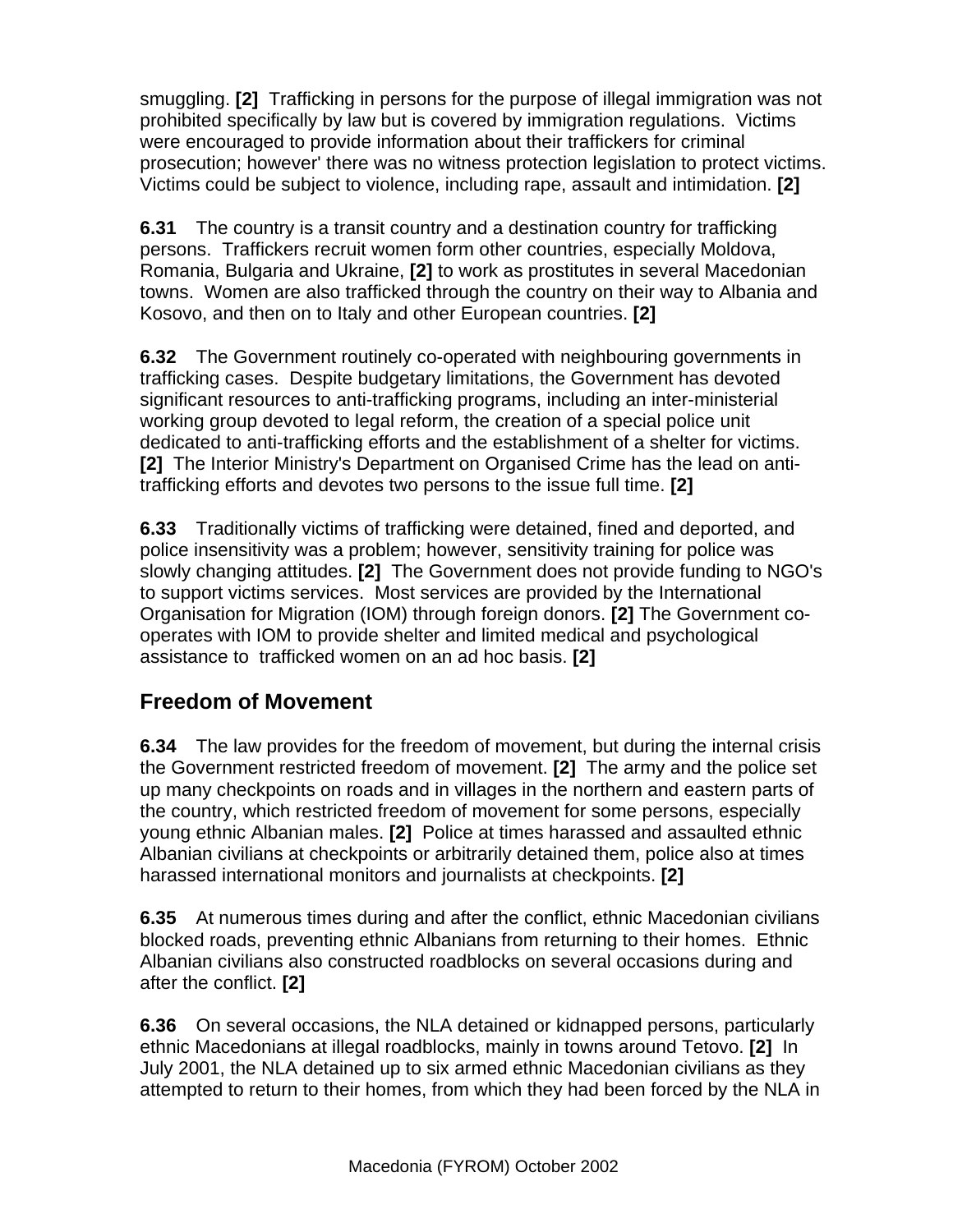an "ethnic cleansing" campaign. **[2]** The NLA released the civilians shortly thereafter, but did not permit them to return to their homes. There were reports that the NLA charged ethnic Albanians fleeing the town of Slupcane a "departure tax." **[2]**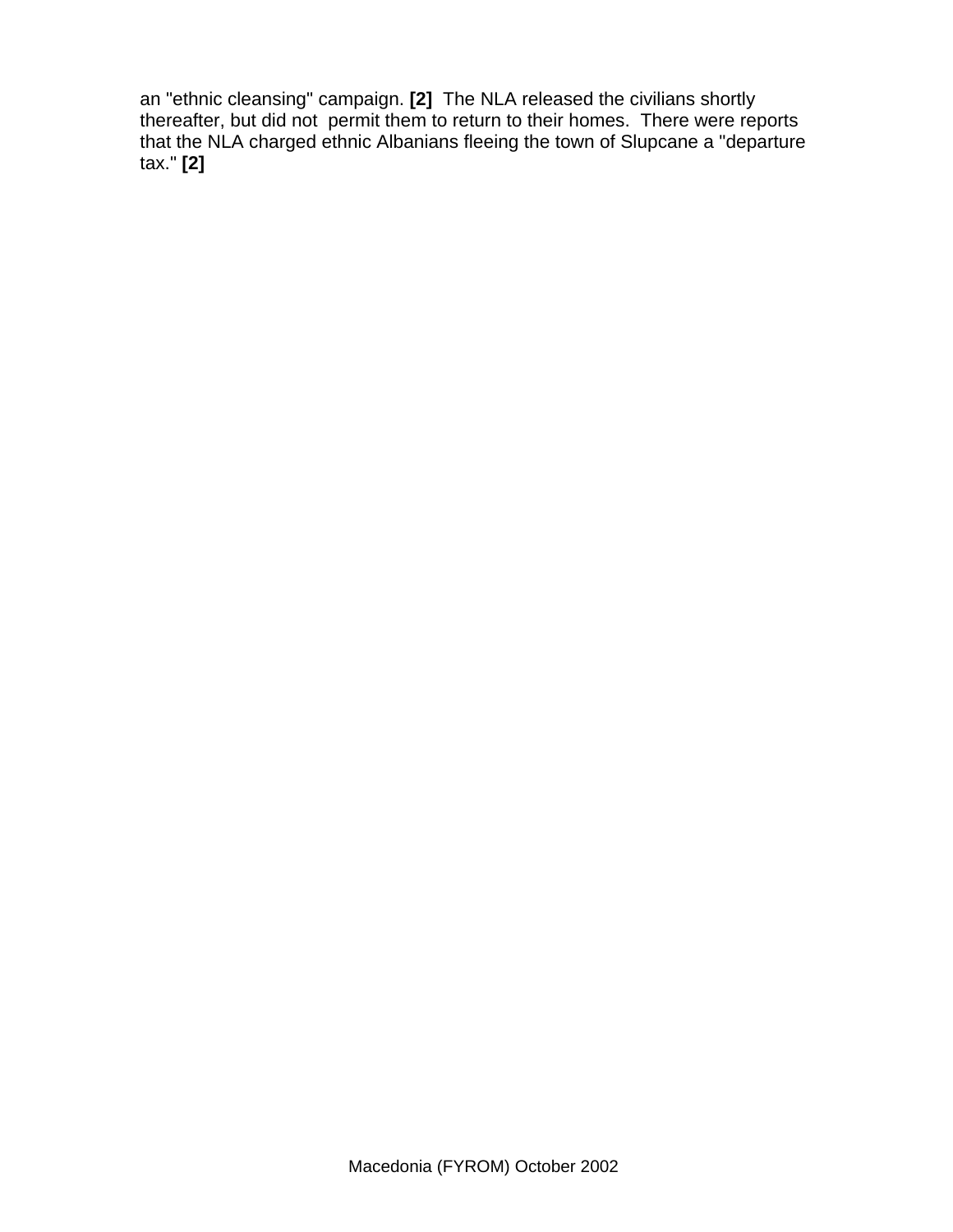# <span id="page-19-0"></span>**6.B. Human Rights - Specific Groups**

#### **Ethnic Groups**

**6.37** According to the census of 1994, ethnic Macedonians accounted for 66.6% of the national population and ethnic Albanians for 22.7%. The Macedonians are a southern Slav people, closely related to Bulgarians. However, the separate existence of a Macedonian ethnic group was acknowledged neither by Bulgaria or Greece. **[1]** 

**6.38** Most Albanians were concentrated in the west of the country, particularly the northwest, where they tended to live in distinct communities, mostly in the countryside. **[1]** The other ethnic groups consist of, Turks, 4.0%, Roma, 2.3%, Serbs, 2.1%, Slav Muslims 0.8%. There are also approximately 8,601 Vlahs or Vlaches. **[1]**

#### **Albanians**

**6.39** The majority of Albanians are Muslims and a large number are followers of the Bektashi dervish religion. There are a few Albanian Eastern Orthodox villages around Lake Orhid and a small number of Albanian Catholics in Skopje. **[15]**

**6.40** Although Albanians suffered discrimination in the interwar period, they generally benefited from collective educational and cultural rights under communist rule. During the late 1980's, Albanian protests grew in Macedonia in response to the worsening conditions in neighbouring Kosovo. The reaction of the republican authorities was to clamp down on Albanian educational facilities and other alleged vehicles of Albanian nationalism. Albanian civil servants and teachers were dismissed and a number of Albanian language schools closed. **[15]** 

**6.41** Albanian dissatisfaction with the terms of the 1991 constitution, which failed to define Albanians as a constitutive nation, led to confrontation with the new democratically elected government. In 1992, an unofficial referendum among Albanians showed 95 per cent of voters favoured political and cultural autonomy in Albanian areas in western Macedonia. **[15]** 

**6.42** During 1994-5, tension gathered around the issue of the Albanian university in Tetovo. Previously, Albanians from Macedonia had attended the University of Pristina, but after 1990 their participation declined on account of the deteriorating conditions in Kosovo. No alternative facilities were arranged in Macedonia, where higher education continued almost exclusively in the Macedonian language. An attempt to establish a private Albanian language university in Tetovo was blocked by the authorities. In response to these pressures an Albanian language department of teacher training was opened in the University of Skopje and a 10 per cent quota system for Albanians instituted throughout the university as a whole. **[15]**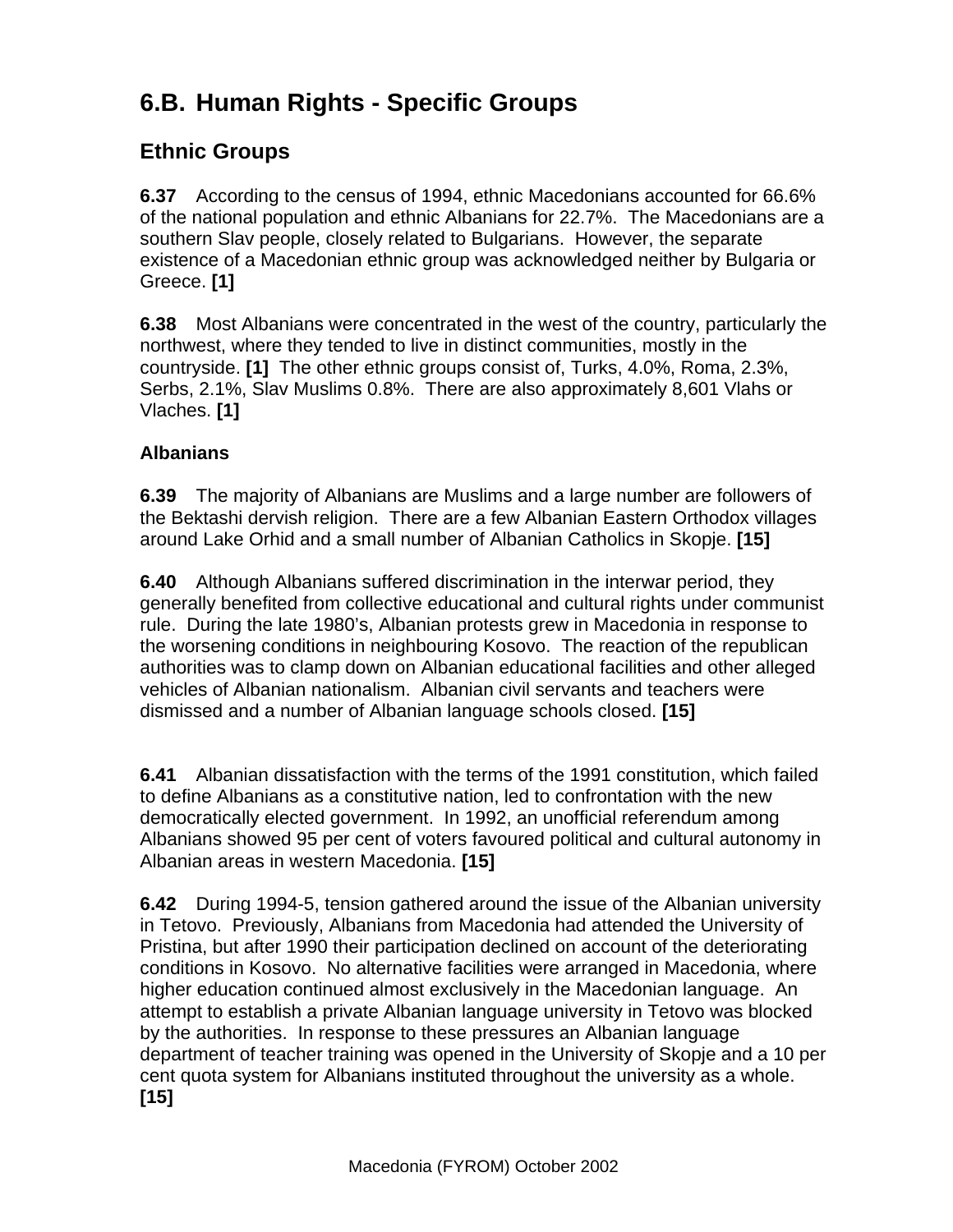#### <span id="page-20-0"></span>**Turks**

**6.43** According to the 1994 census, there were 77,000 Turks in Macedonia, who were dispersed throughout the country. Turks were recognised in the former Yugoslavia as a nationality and were allowed educational and cultural rights. The Democratic Party of Turks, established in 1992, alleges discrimination against Turks and has called for an increase in educational facilities and for proportional representation of Turks in government service. **[15]**

#### **Roma**

**6.44** The 1994 census listed 44,000 Roma. This represents a substantial decline from the 56,000 recorded in the 1991 census, and may reflect a growing tendency among Roma to identify with other national groups, particularly the Albanian. It is thought that 80 per cent of Roma have Romani dialect as their mother tongue, although many also speak Albanian. The majority of Roma are Muslims. From 1983, the Roma language has been taught in some state schools. **[15]** 

**6.45** Optional Romani language education has been offered at several primary schools since 1996, but there has been limited demand and no pressure for a more extensive curriculum. There is some Romani language broadcasting. **[2]** 

**6.46** There were incidents of societal violence against Roma during the conflict. In 1999 approximately 6,000 Roma fled Kosovo and took up residence in the country in response to both the Kosovo conflict and the hostility of ethnic Albanian Kosovars. These Albanian Kosovars widely considered the Roma to have supported the Serbs and to have committed theft and other crimes against ethnic Albanians in Kosovo. **[2]** 

#### **Serbs**

**6.47** The 1994 census recorded 39,000 Serbs in Macedonia, most of whom live in villages in the north of the country in the Kumanovo valley and Skopska Crna Gora. The Serbs are not specifically recognised as a national minority in the 1991 constitution, and as a consequence, they had been denied the right to separate language instruction and to their own television and radio media.

#### **Muslim Macedonians**

**6.48** The Muslim Macedonians minority, variously known as Torbeshi, Pomaks and Poturs, comprises Macedonian speakers who embraced Islam during the period of Turkish rule. The Muslim population is thought to have been swollen by the arrival of between 30,000 and 50,000 Muslim refugees from Bosnia-Herzegovina and the Sanjak in Serbia. **[15]**

#### **Other Minorities**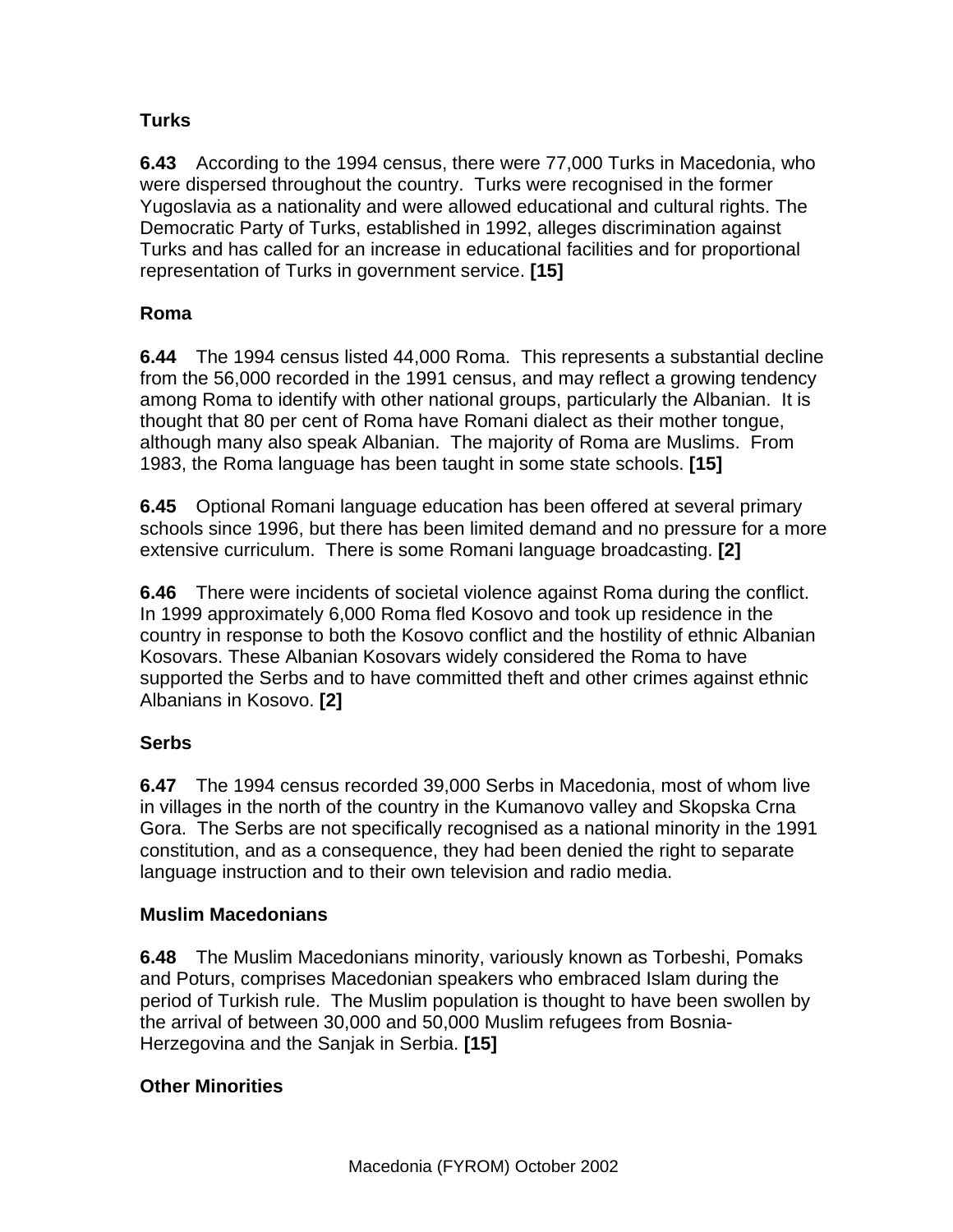<span id="page-21-0"></span>**6.49** Recent census indicate approximately 8,000 Vlachs in Macedonia, living mainly in and around Bitola, Resen and Krusevo. Vlachs are historically shepherds and merchants. Their numbers are in decline mainly because of assimilation into the Macedonian Slav population. Recently, a small renaissance has been evident, led by the League of Vlachs. The league has undertaken steps to complete a Vlach language grammar book and to republish the Vlach language journal Feniks. **[15]** 

#### **Women**

**6.50** The Constitution extends the same legal rights to women as it does to men; however, society in both Muslim and Christian communities, is patriarchal and the advancement of women into non-traditional roles was limited. Women from some parts of the ethnic Albanian community do not have equal opportunities for employment and education, primarily due to traditional and religious constraints on their full participation in society and schools. **[2]**

**6.51** Domestic and other violence against women was a persistent and common problem. Legal recourse is available to rape victims, including victims of marital rape. Public concern about violence against women was not evident in the media, although some women's groups were working to raise awareness of the issue. Shelters for victims of spousal abuse were operated by NGO's. The Government offers some limited support for victims of domestic violence but relies heavily on international donor support t maintain a hot line and shelter. **[2]** 

**6.52** Women's advocacy groups include the Humanitarian Association for the Emancipation, Solidarity, and Equality of Women; the Union of Associations of Macedonian Women; and the League of Albanian Women. **[2]** 

#### **Children**

**6.53** The Government is committed to the rights and welfare of children, but it is limited by resource constraints. The Office of the Ombudsman contains a special unit for children, partially funded by UNICEF. Primary and secondary education is free, although students must provide their own books and other materials. At both the primary and the and secondary levels, girls in some ethnic Albanian communities remained underrepresented in schools, and only approximately half of ethnic minority students go on to high school. This is due in par to lack of available classes in minority languages at the secondary level, and part to may rural, ethnic Albanian families' conviction that girls should be withdrawn from school at 14 years of age. **[2]** 

**6.54** According to Romani community leaders, up to 10 per cent of Romani children never enrol in school, and of those that do, 50 per cent drop out by fifth grade, and only 30 to 40 per cent finish in the eighth grade. The Ministry of Education encourages ethnic minority students to enrol in secondary schools. **[2]**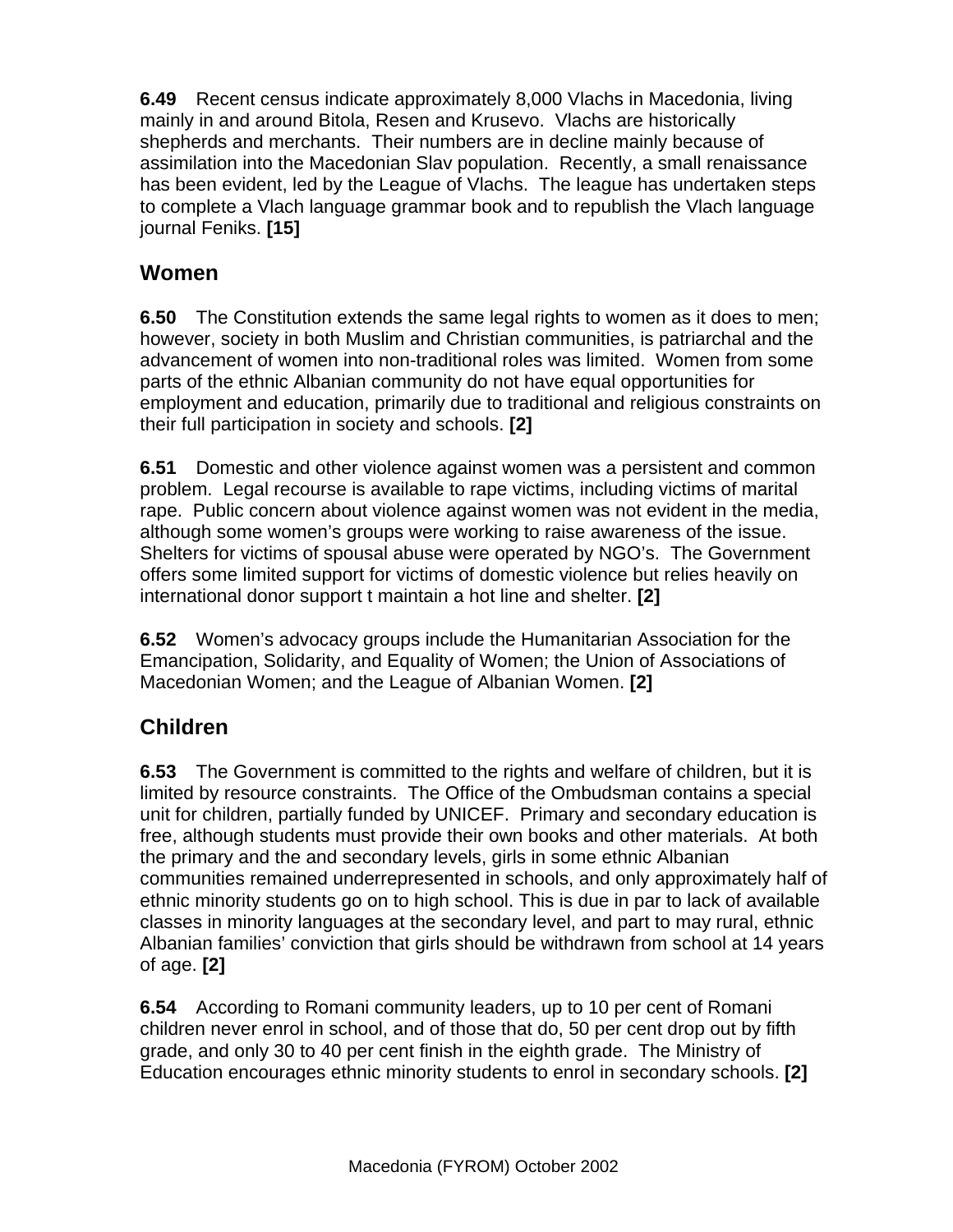<span id="page-22-0"></span>**6.55** Medical care for children is adequate but is hampered by the generally difficult economic circumstances of the country and by the weak national medical system. **[2]** Day care centres for children with special needs are supported by the Ministry of Labour and Social Policy with funds from the Humanitarian Aid Office of the European Commission (ECHO), UNICEF and the Dutch Foundation HFNM. **[17]** 

#### **Homosexuals**

**6.56** Under the penal code of 30 June 1959, sex between men was illegal in all of the former Yugoslavia. During the first half of 1970's the power over penal legislation was devolved from the Federal Republic to the eight states and provinces. Macedonia chose to retain the ban, with Section 101.2 of the criminal law, effective from 1997, making male homosexual conduct ("unnatural debauchery") illegal and subject of up to one year's imprisonment. There were no references to lesbian relationships. **[18]** 

**6.57** In September 1997, the Council of Europe confirmed that "as far as the new articles 187-195 of the present FYROM Penal Code are concerned, that the provisions on sexual offences don not distinguish between homosexual and heterosexual acts, thus being in accordance with recent legislation in most members states of the Council of Europe". **[19]** 

## **Political Activists**

**6.58** During the conflict and the run up to the September election there was some difficulties for political activists, but on the whole the Macedonian record for political freedom is fair.

## **Human Rights Activists**

**6.59** Human rights activists and NGO's have been able to move around freely. Only during the conflict were their movements restricted due to centres of violence.

# **6.C. Human Rights - Other Issues**

#### **Internally Displaced Persons**

**6.60** The major outbreaks of violence between February and August in 2001 resulted in the forced displacement of approximately 175,000 Macedonians during the year. By year's end, however, most had returned to their homes and only 43,500 remained uprooted. **[20]**

**6.61** The number of Macedonian refugees in neighbouring countries had fallen from about 100,000 at the height of the displacement to about 22,500 by year's end. According to the Macedonian Red Cross, another 21,000 people remained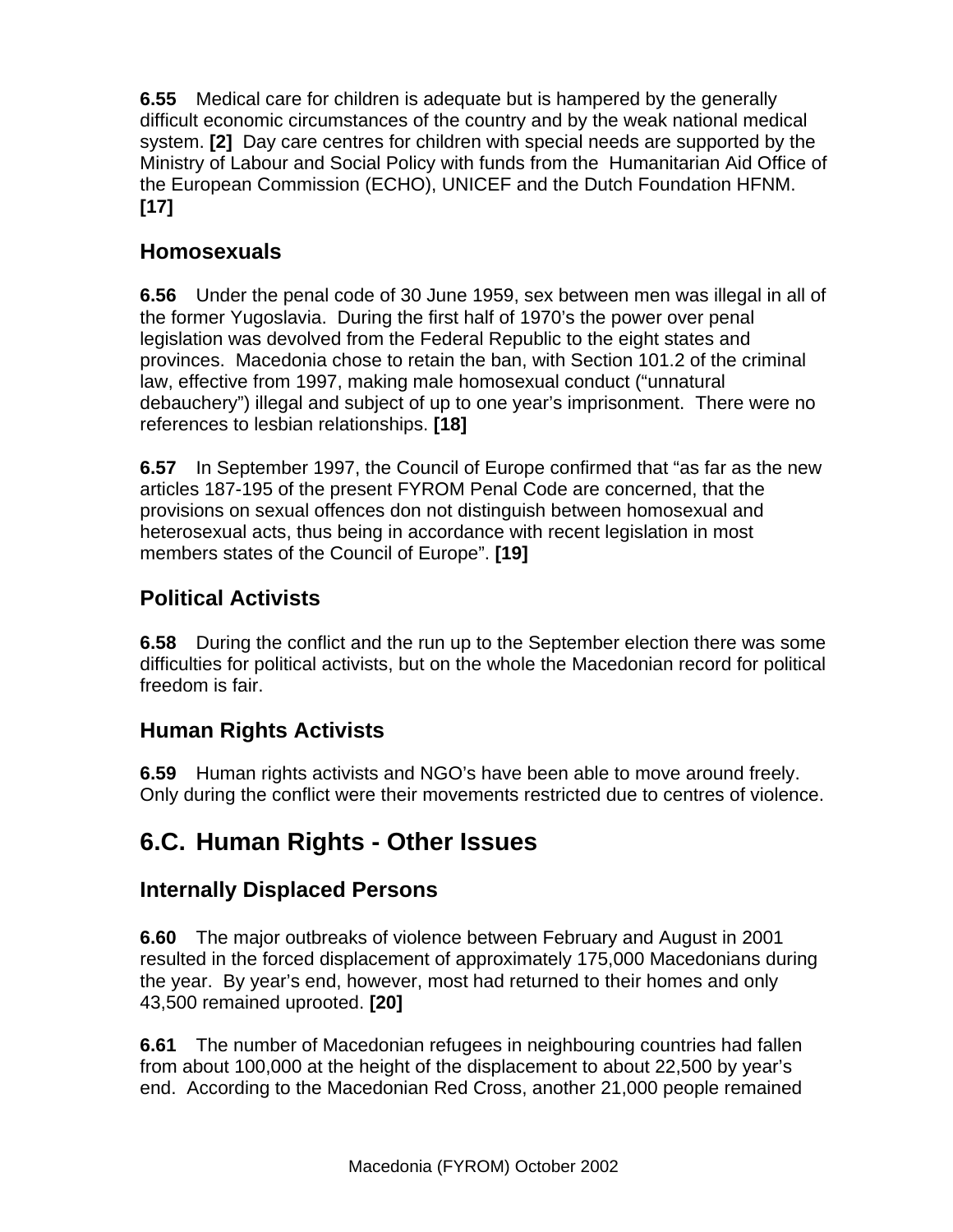internally displaced, while about 55,000 internally displaced persons had returned to their homes by the end of 2001. **[20]**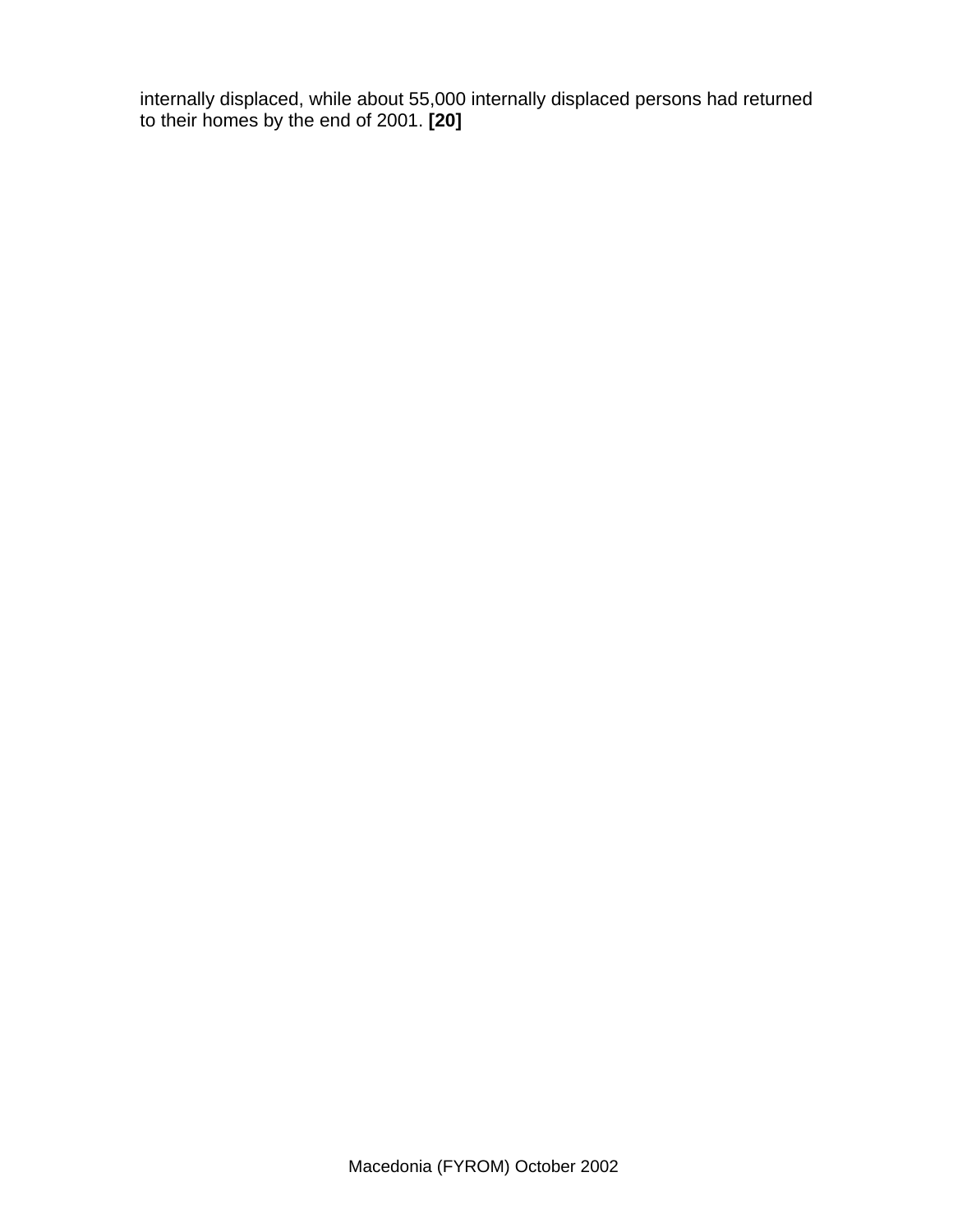## <span id="page-24-0"></span>**Chronology of major events Annex A**

- **1991** Macedonia gains independence from Yugoslavia. **[1]**
- **1992**  The UN Security Council authorised the dispatch of troops, civilian police and military observers to Macedonia in order to monitor the inter-ethnic tensions, following an increase in sometimes violent unrest. **[1]**
- **1993** Macedonia was admitted to the United Nations. A new currency, the new Macedonian denar, was introduced. **[1]** Negotiations between Macedonia and Greece, held in New York (USA) under UN auspices, failed to resolve the dispute over the former Yugoslav republic's name. **[1]**
- **1994** A third round of legislative elections was held in some constituencies, owing to irregularities in earlier rounds. Final results confirmed that the Alliance for Macedonia had won the majority of seats. The Subranje subsequently approved an SDAM led administration, again headed by Branko Crvenkovski and including the PDP. **[1]**
- **1995** Violent disturbances occurred in Tetovo, following the opening of an 'illegal' Albanian language university. **[1]** President Gligorov was seriously injured in a car bomb attack. **[1]** Macedonia was accepted into the Organisation for Security an Co-operation in Europe (OSCE). **[1]**
- **1996** Parliamentary and popular protests were made by ethnic Albanian deputies over the status of the Albanian language university at Tetovo. **[1]** The outbreak of an unidentified illness in Tetovo, to which hundreds ethnic Albanian children succumbed, provoked Albanian demonstrations and allegations of deliberate poisoning by the Macedonian government. **[1]**
- **1997 January**, Government proposals to adopt Albanian as the language instruction at the teacher training faculty of the University of Skopje provoked outrage among Macedonian students. **[1]** However, parliament refused to provide for the use of Albanian in the legislature, leading to pressure from within the PDP to withdraw from the ruling coalition. **[1]**

**May**, The Constitutional Court forbade the use of the Albania flag in Macedonia, causing protests by ethnic Albanians. **[1]** 

**July**, The Sobranje adopted legislation stipulating that the use of the Albanian flag, and flags of other nationalities, would only be permitted on national holidays, with the Macedonian flag being displayed at the same time; government officials forcibly removed Albanian flags displayed at some municipal buildings, leading to violent clashes between protesting Albanians and security forces. This resulted in three deaths and the arrest of 500 protesters. **[1]**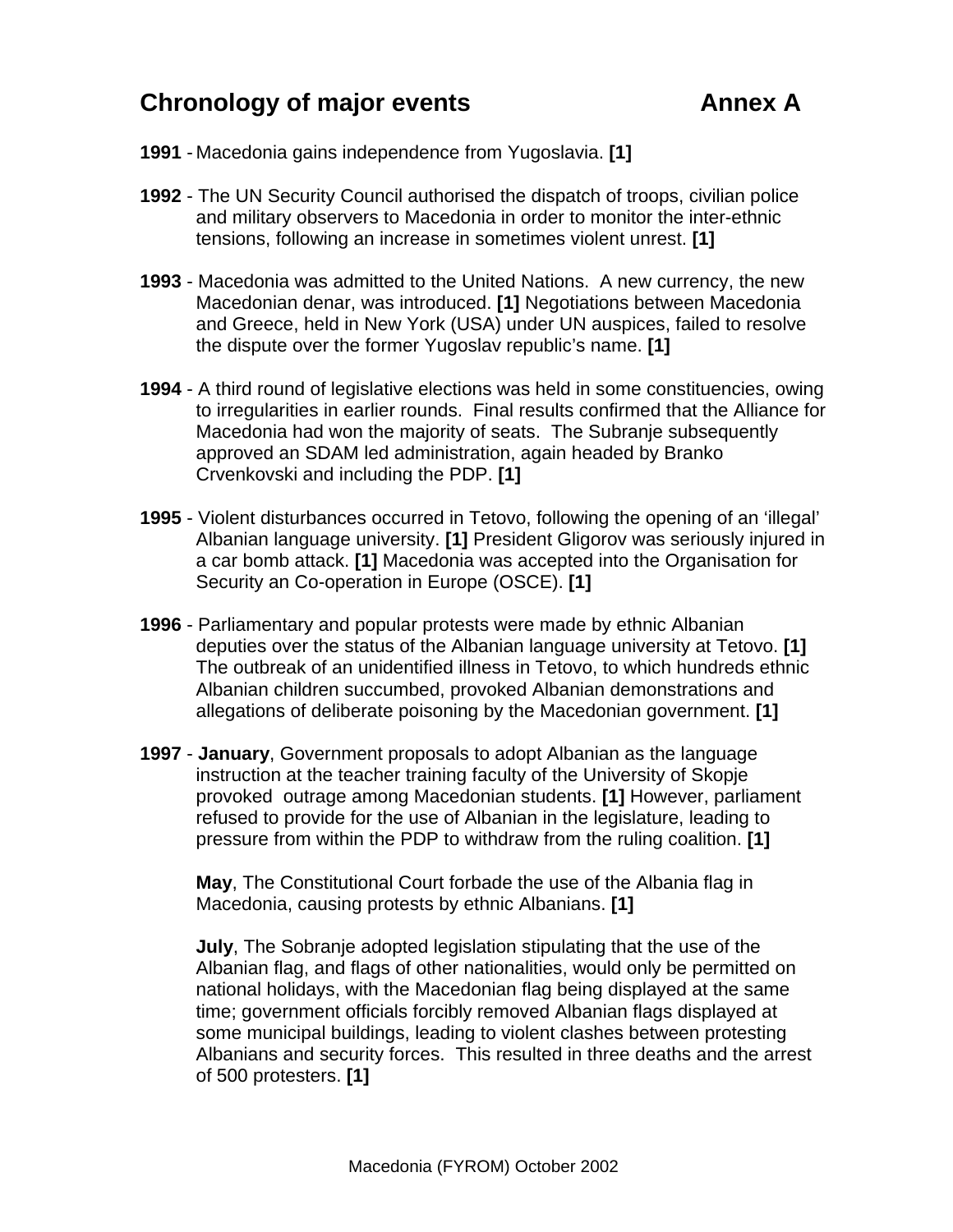**1998** - **5-6 March**, 50,000 ethnic Albanians attended a rally in Skopje in support of the ethnic Albanians in neighbouring Kosovo to demand international intervention in the region. **[1]** At the demonstration an Albanian flag was hoisted and the Albanian national anthem was played, ethnic Albanian leaders were later charged with inciting ethnic unrest. **[1]** 

**August**, The PDP and DPA announced the establishment of a political cooperation agreement, including an electoral alliance, to promote the cause of ethnic Albanians in Macedonia. **[1]** 

**November**, After a second round of voting, Georgievski was invited to form a coalition Government. **[1]** 

**December**, The Sobranje approved legislation providing for the early release of some 8,000 prisoners, however on 5 January 1999 President Gligorov refused to approve the amnesty, claiming it was unconstitutional. **[1]** 

**1999** - **February**, The legislature approved the amnesty law for a second time, overriding the presidential vote. **[1]** 

**April**, Following an escalation in the conflict in neighbouring Kosovo, about 14,000 further NATO troops were deployed near the Macedonian-Serbian border; the number of forces was further increased to 16,000 in June, when the border was repeatedly closed to prevent further influxes of refugees. **[1]** 

**June**, Following the FRY Government's acceptance of a peace plan ending NATO's air campaign, the return of refugees from Macedonia to Kosovo began. **[1]** 

**August**, The UN High Commissioner for Refugees (UNHCR) agreed to give Macedonia US \$4m. in compensation for expenses incurred during the Kosovo crisis. **[1]** 

**December**, After two rounds of elections and claims of irregularities by the SDAM, Boris Trajkovski was inaugurated as President. **[1]** 

**2000** - **February**, Macedonian troops were put on alert at the border with Kosovo, owing to concern over increasing violence in the region. **[1]** 

**April**, The Sobranje approved legislation making compulsary the return of property expropriated under the Communist regime. **[1]** 

**November**, After first agreeing to increased participation in negotiations, earlier in the month, the DA formally withdrew from the coalition with the IMRO-DPMNU. The President of the Sobranje, Savo Klimovski, a member of the DA, resigned, and Stojan Andov was elected to succeed him. **[1]**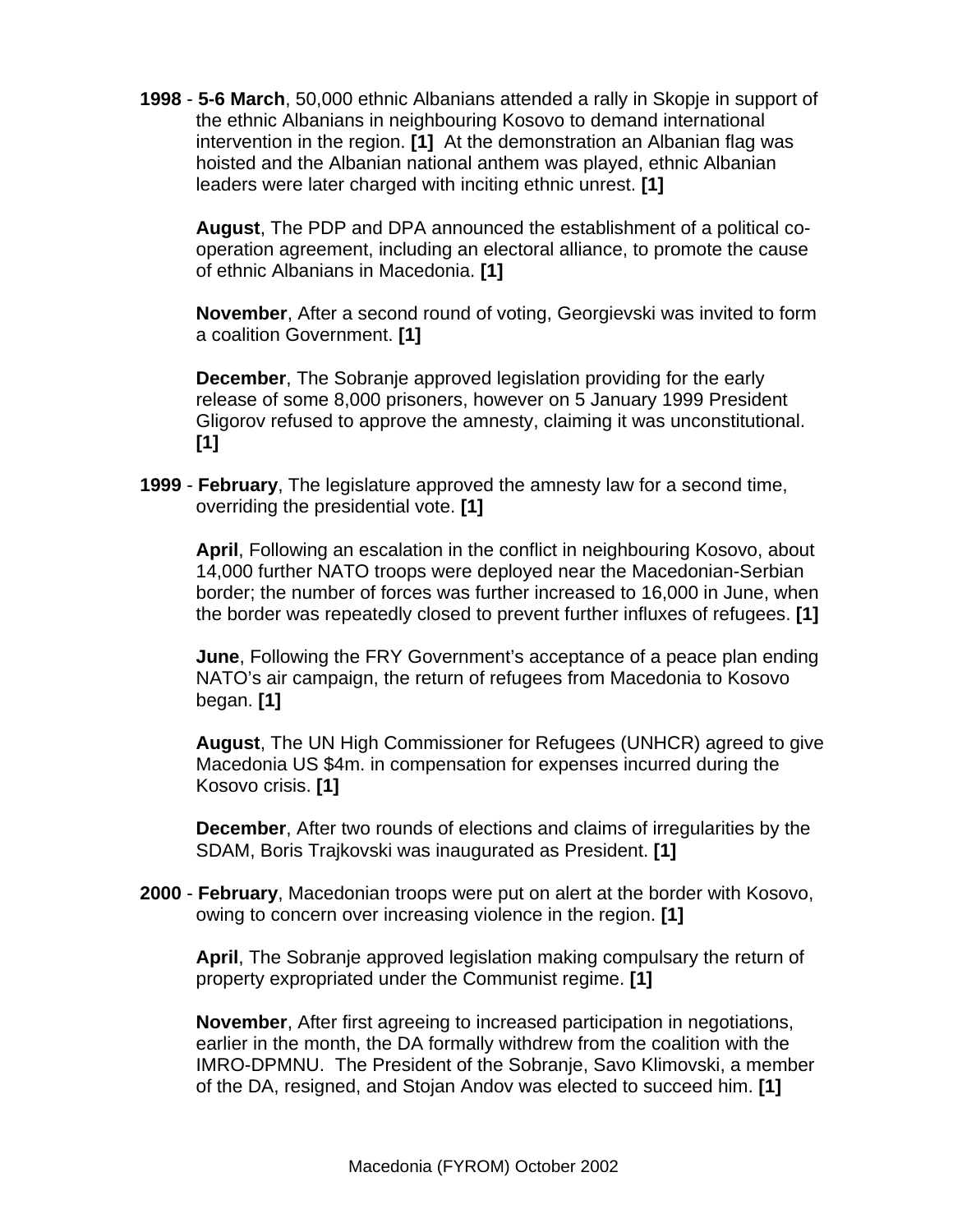**2001** - **February**, Violent clashes between Macedonian security forces and ethnic Albanian rebels, identified as members of the self styled National Liberation Army, erupted near the Macedonian border village of Tanusevci. The Government appealed to NATO for assistance in combating the rebels. **[1]** 

**March**, The UN Security Council adopted Resolution 1345, condemning extremist violence in Macedonia, which constituted a threat to the stability in the region. **[1]** 

**May**, Following inter-party discussions, a new Government of national unity, which included the SDAM, the DPA and the PDP, was formed and approved by the Sobranje. **[1]** 

**June**, NATO formally approved a plan to dispatch a 3,000 member force to Macedonia to assist in the disarmament of ethnic Albanian rebels, which was, however, conditional on a lasting peace agreement in the country. **[1]** 

**July**, The cease-fire agreement that was mediated by NATO on the 5 July was only to collapse on 22 July. The cease-fire was re-instated on 26 July between government forces and ethnic Albanian rebels, who had agreed to withdraw from newly captured territory. **[1]** 

**August**, A draft peace settlement was announced after the negotiating parties agreed to proposals for increased ethnic Albanian representation in the security forces. However, the finalisation of the accord was suspended, after the Government presented further demands, requiring the rebels to comply with a timetable for disarmament. **[1]** 

**September**, Operation Essential Harvest, NATO's 30 day plan to disarm the ethnic Albanian National Liberation Army, came to a formal end on 26 September, after collecting 3,875 weapons. **[21]** Ali Ahmeti, the political leader of the NLA, announced on 27 September that the NLA had formally disbanded and that members of the group had become 2ordinary citizens2 of Macedonia. **[21]** 

**October**, Throughout October hard line ethnic Macedonians hampered efforts to implement the peace agreement reached with ethnic Albanian parties. Following the September 11 attacks on the USA, Macedonian hard liners had sought to justify the delays by associating the activities of the disbanded NLA with international terrorism. **[21a]** 

**November**, On 16 November the Sobranje finally approved a package of constitutional reforms providing minority ethnic Albanians with greater rights. However, approval of the amendments had proved difficult as factions argued over individual amendments. **[21b]** 

**December**, 7 December NATO announced that following a request by President Trajkovski, the North Atlantic Council had authorised the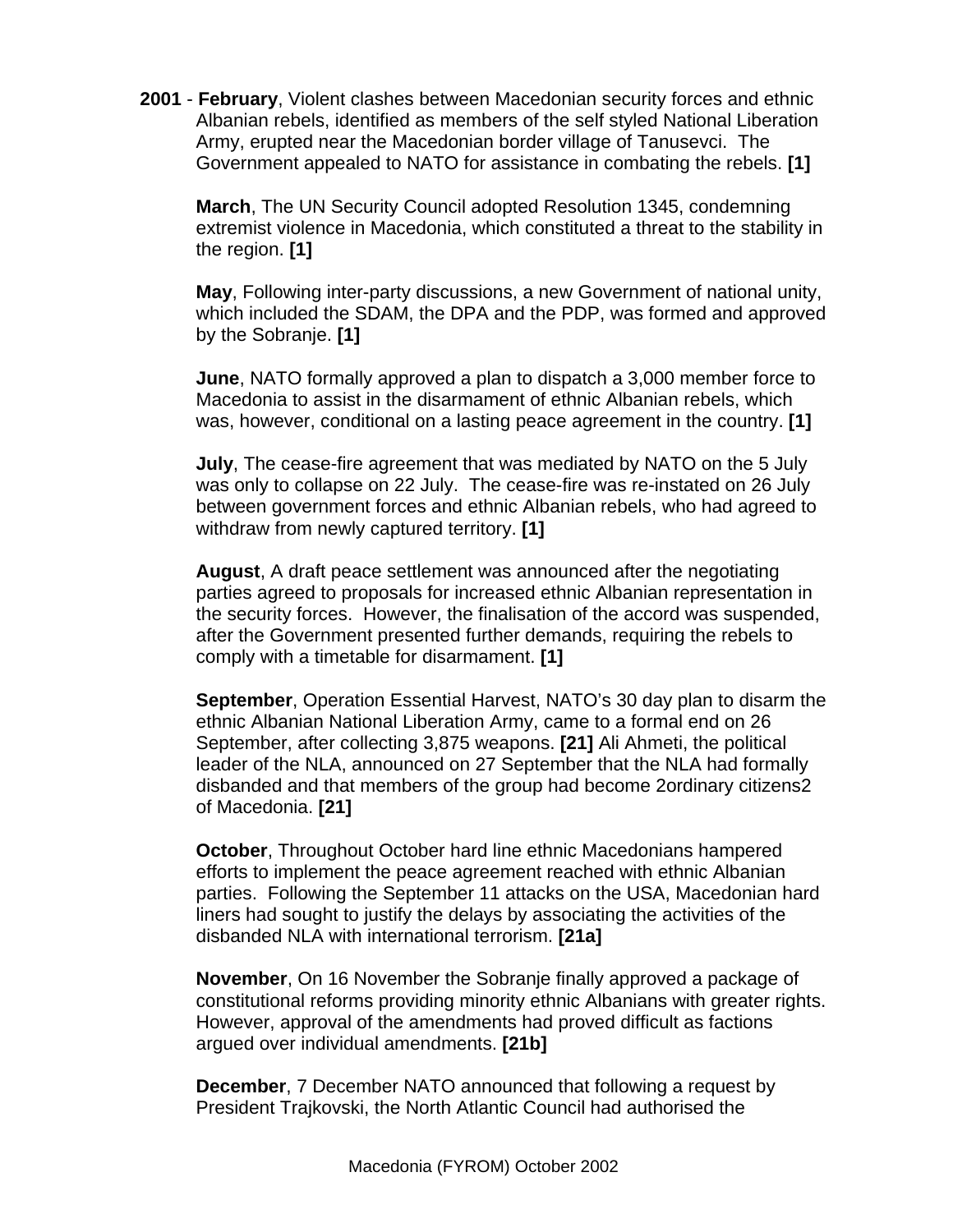extension of Amber Fox until March 2002. **[21c]** Between 12-19 December ethnically mixed police forces, accompanied by NATO troops and monitors from the OSCE, were successfully deployed in 15 villages formerly held by ethnic Albanian guerrillas. **[21c]** 

**2002** - **January**, Dosta Dimovska resigned as Deputy Prime Minister and head of the government's crisis committee. **[21d]** 

**February**, Prime Minister Georgisvski made a formal request to NATO to extend the mandate of Operation Amber Fox. NATO stated that it was ready to extend its mandate for up to a further six months. **[21e]** 

**March**, A donors' conference for Macedonia under the sponsorship of the EU and the World Bank was held on 12 March. Donors pledged a total of US \$515 million, with the largest share set aside to support the state budget. Donors linked their pledges to progress in implementing the peace agreement. **[21f]** 

**April-May**, After discussions, NATO member countries agreed on 21 May to extend Operation Amber Fox until 26 October 2002. **[21g]**

**June**, The former political leader of the disbanded ethnic Albanian NLA, Ali Ahmeti, was elected as chairman of a new political party, the Democratic Union for Integration. **[21h]** On June 19, the Sobranje approved a package of nine language laws aimed at making Albanian an official language. **[21h]** 

**July** 

#### **August**

**September**, Parliamentary elections held on 15 September brought a change in government. The leader of the Social Democrats coalition, Crvenkovski, won 41 per cent of the vote. **[6]** There were incidents of violence and of irregularities at polling stations. **[9]**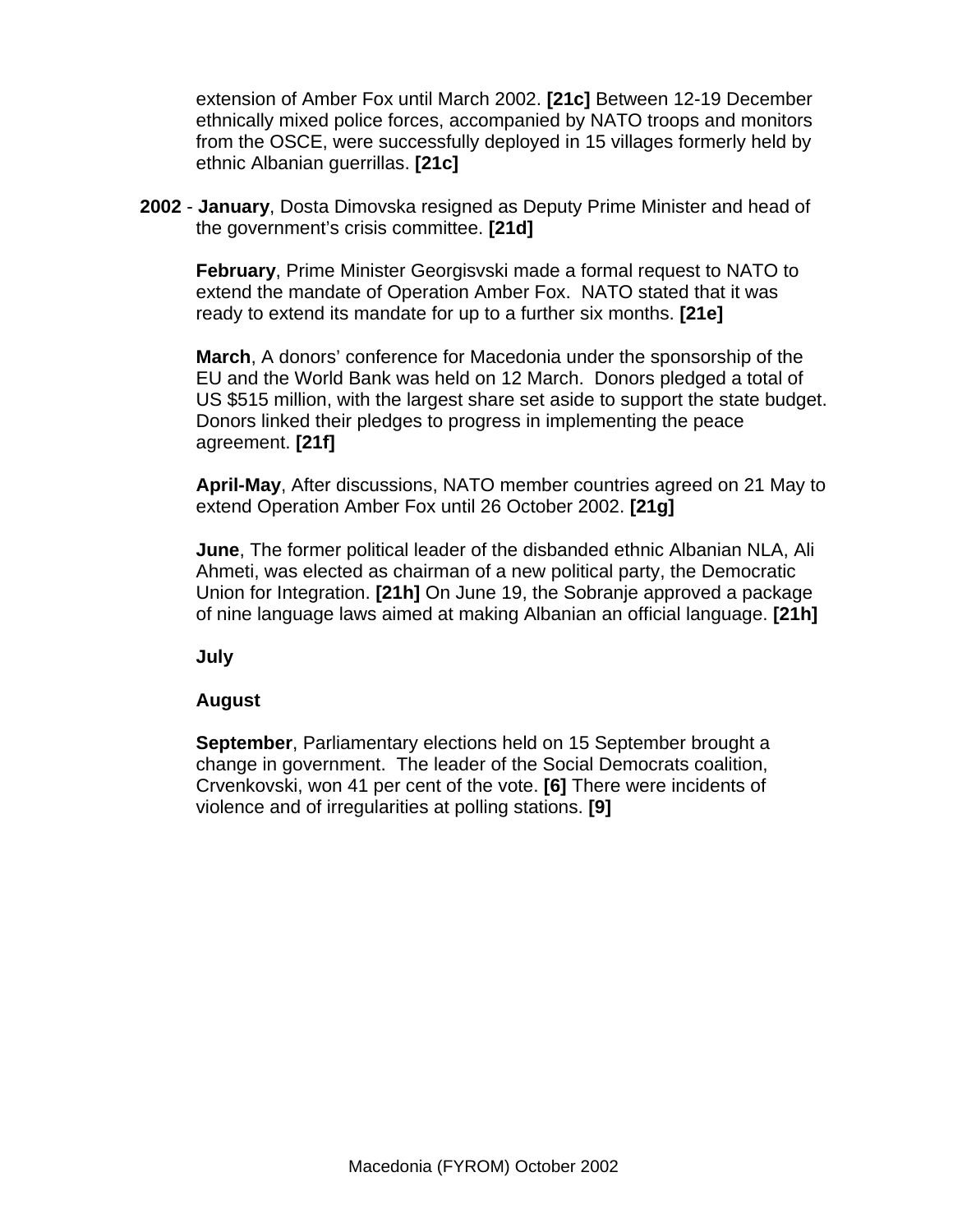## <span id="page-28-0"></span>**Main Political Organisations Annex B**

During and after the conflict and up to the September 2002 elections there were several new parties and coalitions created. The first part will show the main parties and the second part will show all the parties involved in the election and their coalitions, with party leader.

**Part 1** [Part 2](#page-29-0)

**Democratic Alliance**: Skopje; formed 2000; Chair Asllan Selmani. **[1]** 

**Democratic Alliance of Serbs in Macedonia** (Demokratski Savez Srba u Makedoniji – **DSSM**): Skopje; formed 1994; Chair Borivoje Ristic. **[1]** 

**Democratic Alternative** (Demokratska Alternativa – **DA**): Skopje; formed 1998; formed an electoral alliance with the **IMRO-DPMNU**; Chair Vasil Tupurkovski. **[1]** 

**Democratic League – Liberal Party**: Skopje; Leader Xhemil Idrizi. **[1]** 

**Democratic Party of Albanians (DPA)**: Tetovo, formed July 1997 by amerger fo the Party of Democratic Prosperity of Albanians in Macedonia (f. 1994) and the National Democratic Party (f. 1990); Chair Arben Xhaferi. **[1]**

**Democratic Party of Serbs in Macedonia (DPSM)**; Skopje; formed 1996; President Dragisa Miletic. **[1]**

**Democratic Party of Turks in Macedonia (DPTM)**; (Demokratska Partija na Turcite va Makedonija); Skopje; Leader Erdogan Sarach. **[1]**

**Democratic Party of Yugoslavs of Macedonia (DPYM)**; (Democratska Partija Jugoslavena Makedonije – DPJM) Skopje; formed 1993; Chair Zivko Lekoski; Gen. Secretary Bogdan Mickoski. **[1]**

**Internal Macedonian Revolutionary Organisation – Democratic Party for Macedonian National Unity (IMRO – DPMNU)** (Vnatresno-Makedonska Revolucionerna Organizacija – Demokratska Partija za Makedonsko Nacionalno Edinstvo, VMRO – DPMNE); Skopje; nationalist; formed an electoral alliance with the Democratic Alternative; Pres. Prof. Ljubco Gerogievski. **[1]**

**Liberal – Democratic Party (LDP)** (Liberalno – Democratska Partija); Skopje; formed 1996 by a merger of the Liberal Party and the Democratic Party; Leader Risto Gusterov. **[1]**

**Macedonian Democratic Party**: Tetovo; Leader Tomislav Stojanovski. **[1]**

**Movement for all - Macedonian Action (MAAK) – Conservative Party**: Skopje; formed 1996; right-wing nationalist; Leader Straso Angelovski. **[1]**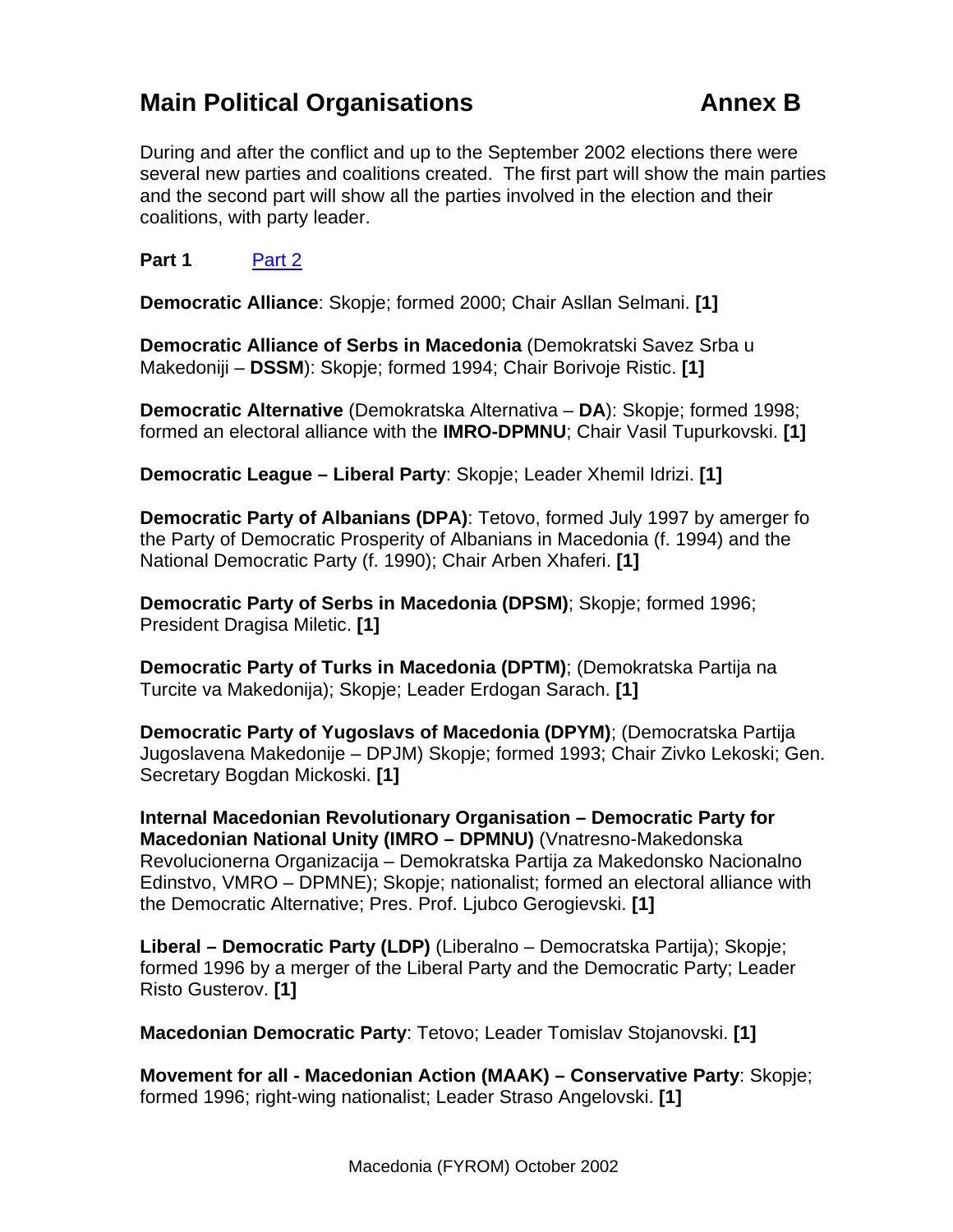<span id="page-29-0"></span>**Party of Democratic Action – Islamic Way**: (Stranka Democratske Akcije – Islamski Put); Tetovo; Leader Mazlam Kenan. **[1]**

**Party for Democratic Prosperity (PDP)** (Partija za Demokratski Prosperitet): Tetovo; formed 1990, split 1994; predominantly ethnic Albanian and Muslim party; Chair Dr Ymer Ymeri; Sec-Gen. Mahi Nesimi. **[1]**

**Party for the Full Emancipation of Romanies in Macedonia** (Demokratska Progresivna Partija na Romite od Makedonija): Skopje; Leader Faik Abdic. **[1]**

**Social Democratic Alliance of Macedonia (SDAM)** (Socijaldemokratski Sojuz na Makedonije – SDSM): Skopje; formed 1943; name changed from League of Communists of Macedonia – Party of Democratic Reform in 1991; Chair Branko Crvenkovski; Gen-Sec. Georgi Spasov. **[1]**

**Social Democratic Party of Macedonia** (Socijaldemofratska Partija na Makedonije): Skopje; Leader Aleksandar Donev. **[1]**

**Socialist Party of Macedonia (SPM)** (Socijalistiska Partija na Makedonije): Skopje; formed 1990; left wing; Chair Ljubisav Ivanov; Vice Chair Blagoje Filipovski. **[1]**

**Union of Ethnic Croats**: Skopje; formed 1996; President Marija Damjanovska. **[1]**

**Union of Roma in Macedonia** (Sojuz na Romite od Makedonija): Skopje. **[1]**

| Part 2 | <b>Election Parties and Coalitions September 2002</b>                             |
|--------|-----------------------------------------------------------------------------------|
| 1.     | <b>Progressive Party - Peter Bochvarov [8]</b>                                    |
| 2.     | Union of Romas from Macedonia - Gjunesh Mustafa [8]                               |
| 3.     | <b>New Democracy</b> - Evushaka Elezovich [8]                                     |
| 4.     | All Macedonian Workers' Party - Kostadin Lukarski [8]                             |
| 5.     | Republican Party of Macedonia - Milan Shareski [8]                                |
| 6.     | <b>Democratic Party of Albanians</b> – Menduh Thaqi [8]                           |
| 7.     | Macedonian Alliance - Vladimir Setanovski [8]<br><b>Macedonian People's Party</b> |
| 8.     | <b>Democratic Union</b> - Pavle Trajanov [8]                                      |
| 9.     | Democratic Union for Integration (DUI) - Ali Ahmeti [8]                           |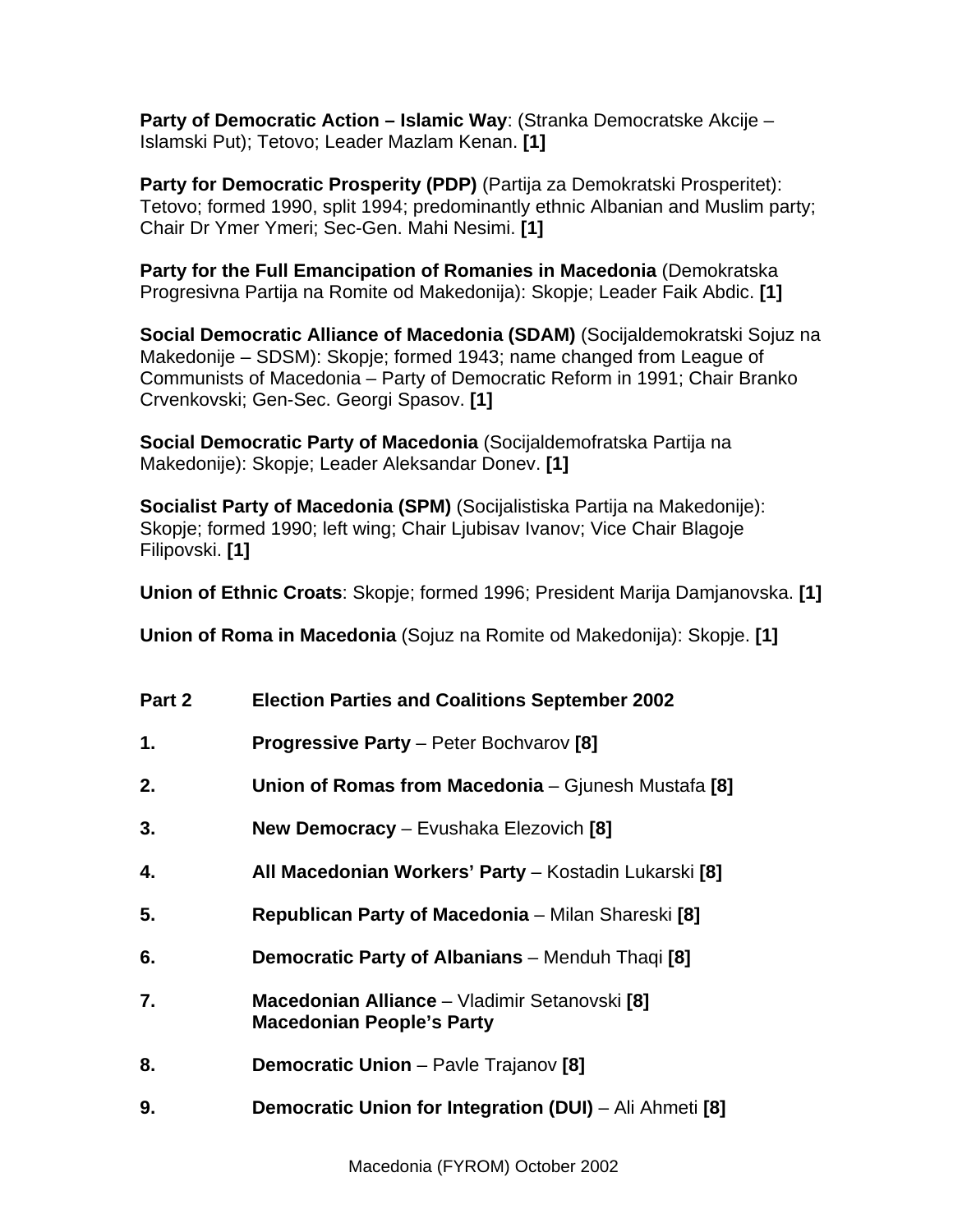| 10. | Movement for Reconstruction of Macedonia - Ljubica Ruben [8]<br>Party of Pensioners of the Republic of Macedonia                                                                                                                                                                                                                                                                                                                                                   |
|-----|--------------------------------------------------------------------------------------------------------------------------------------------------------------------------------------------------------------------------------------------------------------------------------------------------------------------------------------------------------------------------------------------------------------------------------------------------------------------|
| 11. | <b>Party of Vlachs</b> – Mite Kostov [8]<br><b>League for Democracy</b><br><b>Democratic Union of Serbs in Macedonia</b><br><b>Democratic Muslim Party</b><br>Party for Democratic Movement of Egyptians in Maedonia<br><b>Party of Democratic Action in Macedonia</b>                                                                                                                                                                                             |
| 12. | <b>Group of Voters</b> – Igor Dzambazov [8]                                                                                                                                                                                                                                                                                                                                                                                                                        |
| 13. | Party for Full Emancipation of Romas in Macedonia - Zoran [8]<br>Dimov                                                                                                                                                                                                                                                                                                                                                                                             |
| 14. | Socialist Party of Macedonia - Jovan Lazarev [8]                                                                                                                                                                                                                                                                                                                                                                                                                   |
| 15. | <b>National Democratic Party - Muzafer Haruni [8]</b>                                                                                                                                                                                                                                                                                                                                                                                                              |
| 16. | VMRO-Real Macedonian Reform Option - Milancho Cherkezov [8]<br>Democratic Party for Orthodox Unity of Serbs and Macedonians<br><b>Macedonian Christian Party</b>                                                                                                                                                                                                                                                                                                   |
| 17. | <b>National Will - Nikola Stojanov [8]</b>                                                                                                                                                                                                                                                                                                                                                                                                                         |
| 18. | <b>Party of Justice</b> – Ivica Maksimoski [8]                                                                                                                                                                                                                                                                                                                                                                                                                     |
| 19. | <b>VMRO-DPMNE</b> – Nikola Gruevski [8]<br><b>Liberal Party of Macedonia</b>                                                                                                                                                                                                                                                                                                                                                                                       |
| 20. | People's Movement of Macedonia - Toni Gichevski [8]                                                                                                                                                                                                                                                                                                                                                                                                                |
| 21. | <b>MAAK-The Only Macedonian Option</b> - Milan Ruzhinovksi [8]                                                                                                                                                                                                                                                                                                                                                                                                     |
| 22. | VMRO-Macedonian - Borislav Stomjmenov [8]                                                                                                                                                                                                                                                                                                                                                                                                                          |
| 23. | Party Democratic Prosperity - Naser Ziberi [8]                                                                                                                                                                                                                                                                                                                                                                                                                     |
| 24. | Social Democratic Union of Macedonia - Branko Crvenkovski [8]<br><b>Liberal Democratic Party</b><br>Democratic League of Bosniaks in the Rebuplic of Macedonia<br><b>United Party or Romas in Macedonia</b><br><b>Democratic Party of Serbs in Macedonia</b><br><b>Democratic Party of Turks in Macedonia</b><br><b>Democratic Union of Vlachs from Macedonia</b><br><b>Labor-Agricultrial Party of Macedonia</b><br><b>Socialist-Christian Party of Macedonia</b> |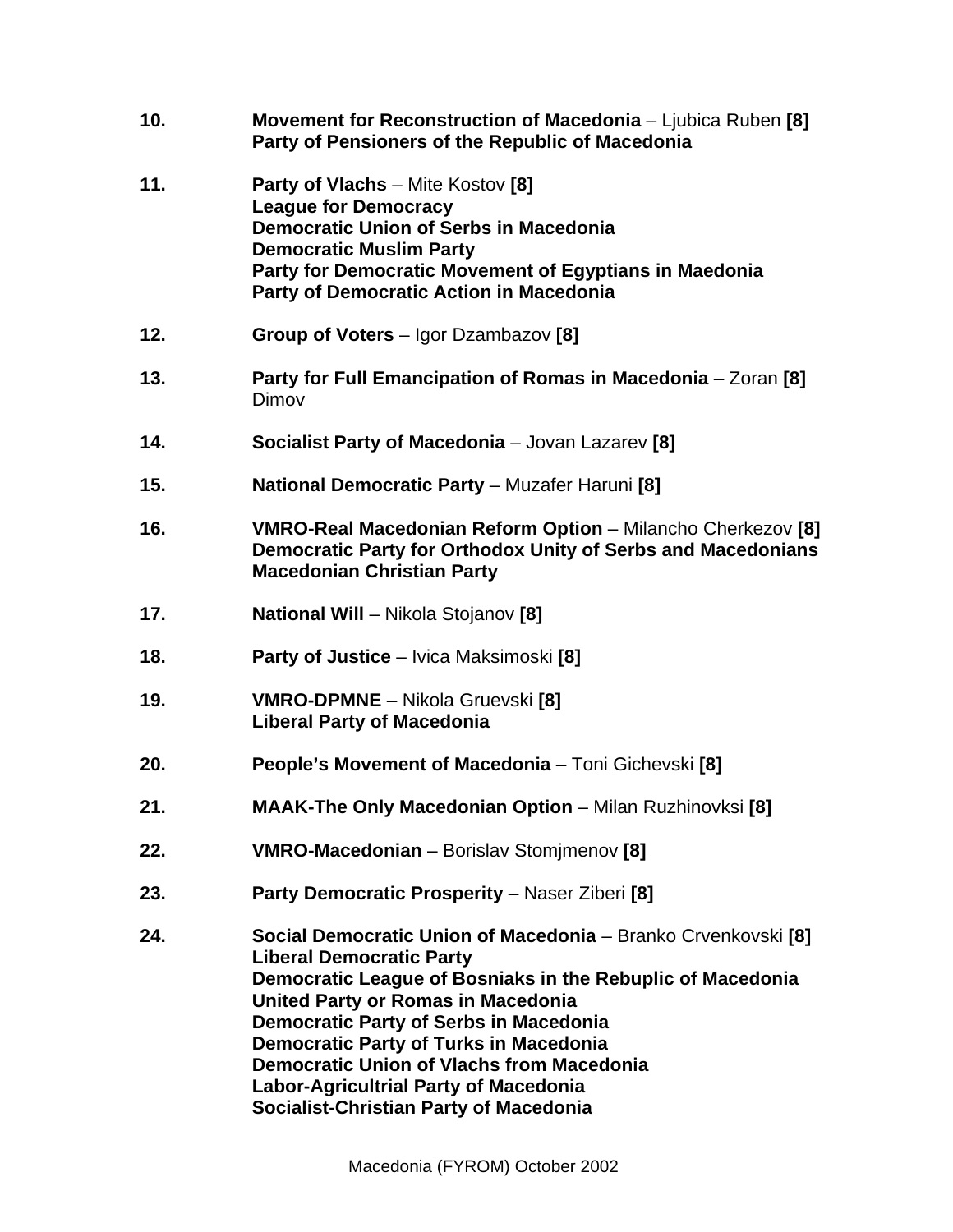#### **Green Party of Macedonia**

- **25. Renaissance and Unification of Macedonian National Interests** Nestor Oginar **[8]**
- **26. Communist Party of Macedonia** Nadezhada Dukovska **[8]**
- **27. Democratic Alternative** Vasil Tupurkovski **[8]**
- **28. VMRO-United** Atanas Aleksovski **[8]**
- **29. Democratic Center** Radomir Karangeleski **[8] Party of the Greens**
- **30. Social Democratic Party of Macedonia** Aleksandar Donev **[8]**
- **31. Democratic Party "Macedonia Ahead Forza"** Todor Lazarov**[8]**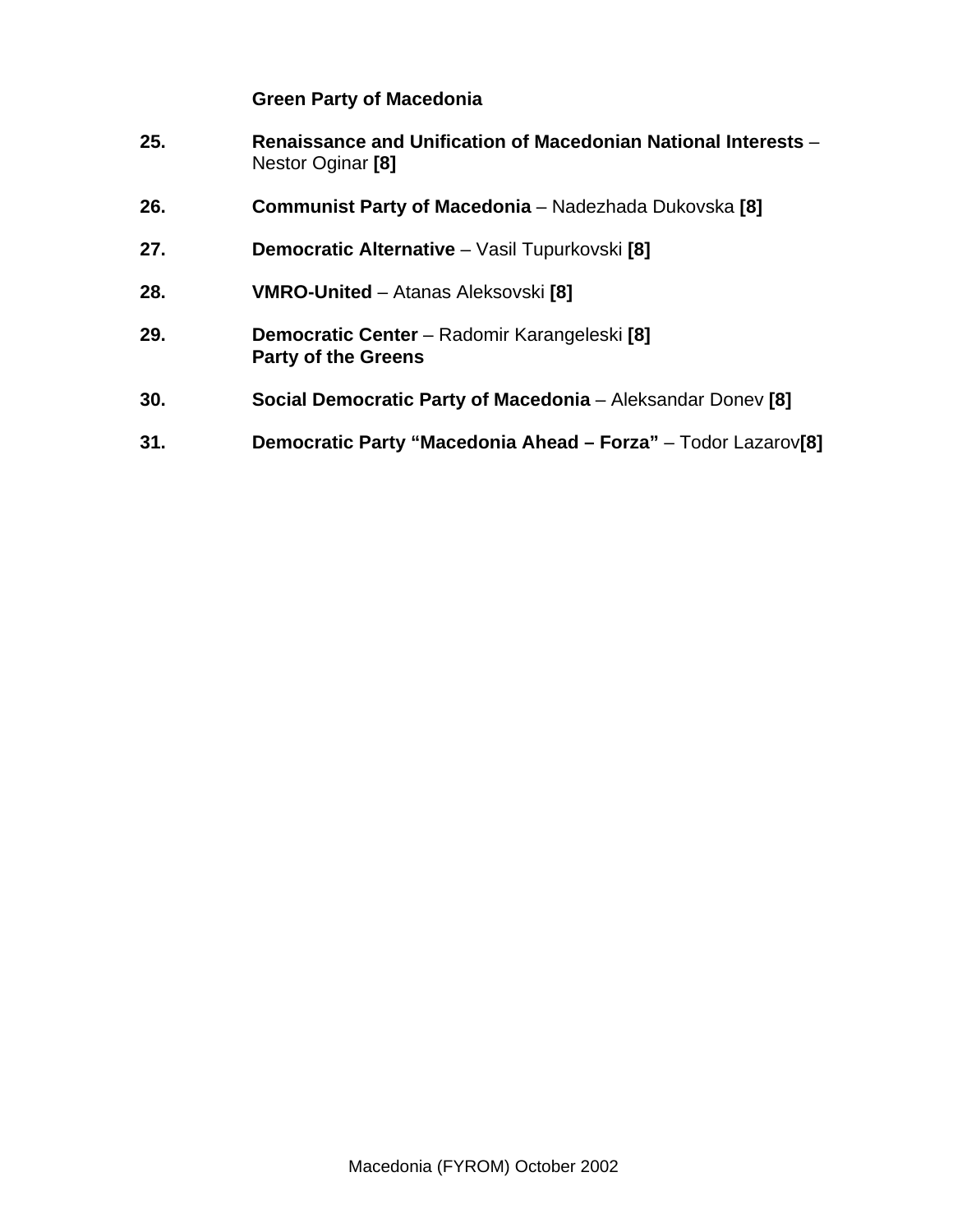## <span id="page-32-0"></span>**Prominent People Annex C**

**Ali Ahmeti:** President of the DUI and former member of the National Liberation Army.

**Ljube Boskovski:** Former Minister of Internal Affairs.

**Agron Buxhaku:** Deputy President of the DUI.

**Branko Crvenkovski:** Prime Minister, voted in at the September 2002 elections, leader of the Social Democratic Union of Macedonia.

**Ljubco Georgievski:** Former Prime Minister, voted out in September 2002 elections, president of the IMRO-DPMNU (VMRO-DPMNE).

**Gzim Ostreni:** Member of the DUI and former member of the National Liberation Army.

**Semri Qamili:** Chief of the Tetovo Police.

**Radmila Sekerinska:** Deputy President of the SDSM.

**Boris Trajkovski:** President of Macedonia.

**Fasli Veliu:** Member of the DUI and former member of the National Liberation Army.

**Musa Xhaferi:** Member of the DUI and former member of the National Liberation Army.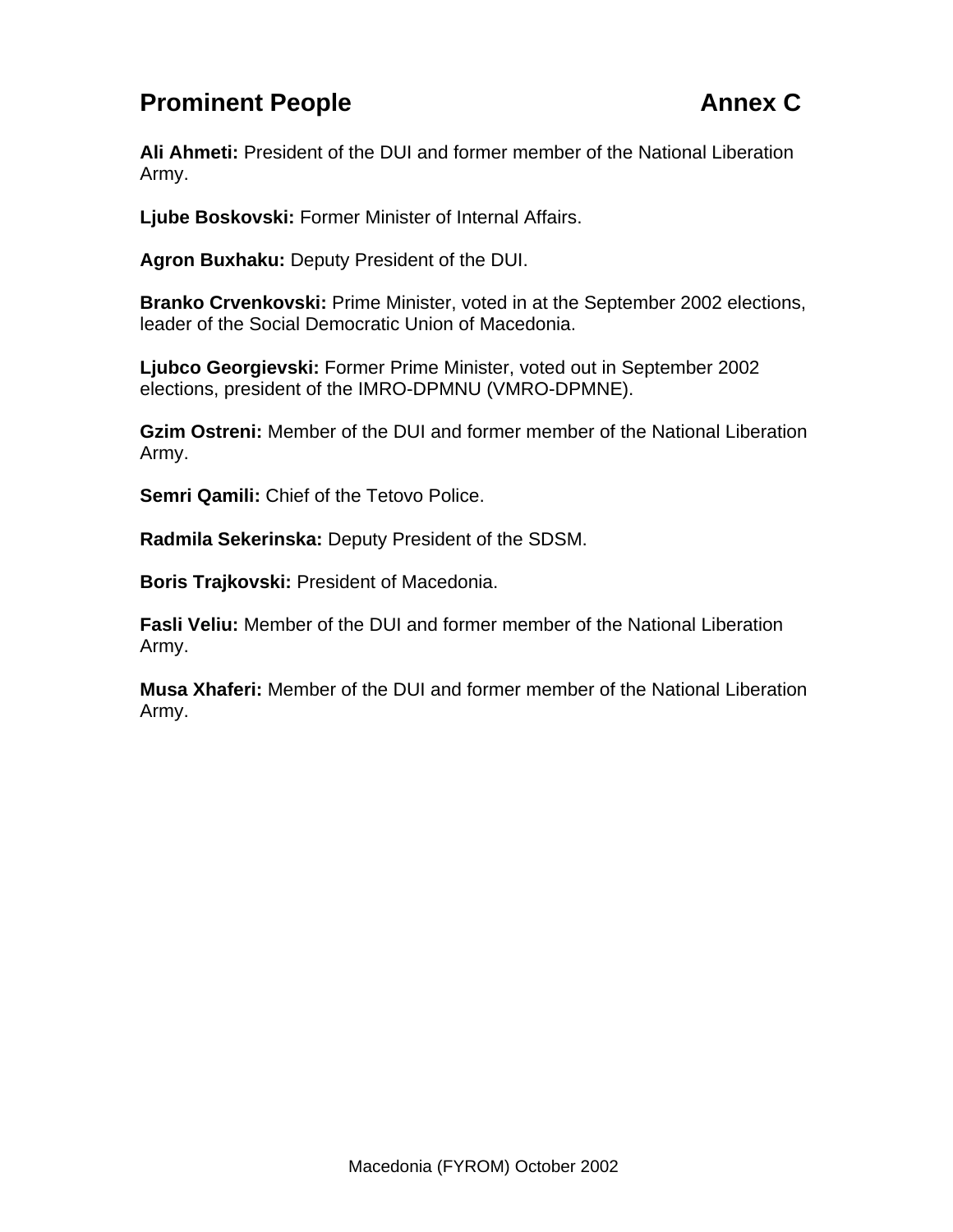## <span id="page-33-0"></span>**Reference to Source Material Material Annex D**

- 1. THE EUROPA WORLD YEAR BOOK 2002.
- 2. U.S. DEPARTMENT OF STATE Country Reports on Human Rights-2001. Released by the Bureau of Democracy, Human Rights and Labor, March 4 2002.
- 3. HUMAN RIGHTS WORLD REPORT 2002: Europe & Central Asia: Macedonia. Printed from HRW website 13 February 2002. www.hrw.org/wr2k2/europe14
- 4. FRAMEWORK AGREEMENT: Printed from the official 'President of the Republic of Macedonia' website 6 August 2002. www.presdent.gov.mk/eng/info/dogovor
- 5. CONSTITUTION OF THE REPUBLIC OF MACEDONIA: Printed from Macedonia FAQ website 6 August 2002. www.faq.macedonia.org/politics/constitution
- 6. BBC NEWS: Macedonia PM accepts defeat: Printed from BBC News website 17 September 2002. www.news.bbc.co.uk
- 7. MACEDONIA STATE ELECTION COMMITTEE: Printed from government website 20 September 2002. www.sinf.gov.mk/PressRoomEN/2002/09
- 8. POLITICAL PARTIES: Printed from the State Election Commission of the Republic of Macedonia website 21 October 2002. www.dik.mk/English/political%20parties
- 9. BBC NEWS: Violence mars Macedonia poll: Printed from BBC News website 17 September 2002. www.news.bbc.co.uk
- 10. ACCREDITED JOURNALISTS AND OBSERVERS: Printed from the State Election Commission of the Republic of Macedonia website 20 September 2002. www.dik.mk/English/observers
- 11. CODE OF CRIMINAL PROCEDURE: Printed from Macedonia FAQ website 6 August 2002. www.faq.macedonia.org
- 12. ASSEMBLY PASSES LAW ON DEFENSE: Printed from the Macedonian Information Agency 31 May 2001. www.mia.com.mk